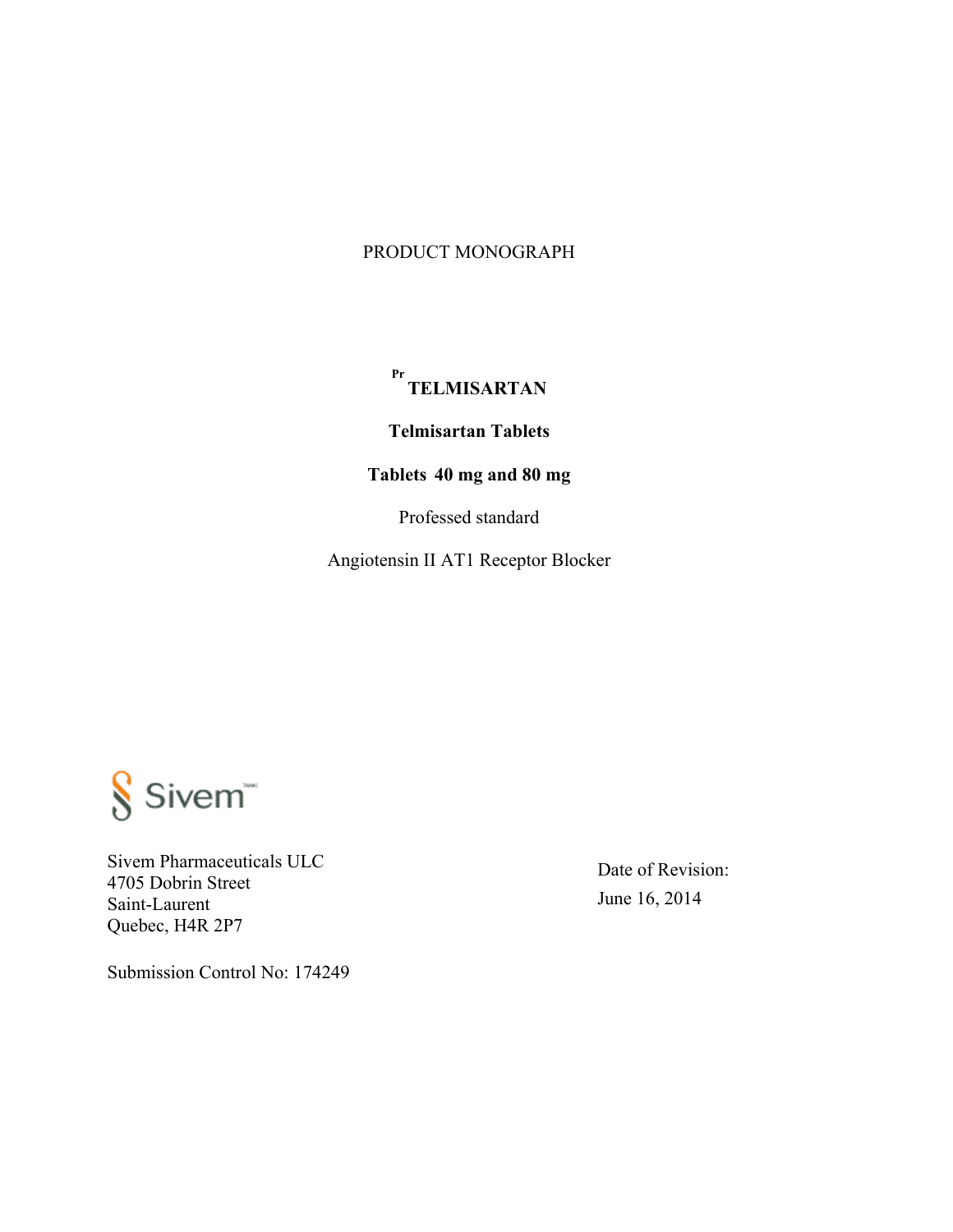# **Table of Contents**

| OVERDOSAGE       |    |
|------------------|----|
|                  |    |
|                  |    |
|                  |    |
|                  |    |
|                  |    |
| CLINICAL TRIALS. |    |
|                  |    |
|                  |    |
|                  |    |
|                  | 28 |
|                  |    |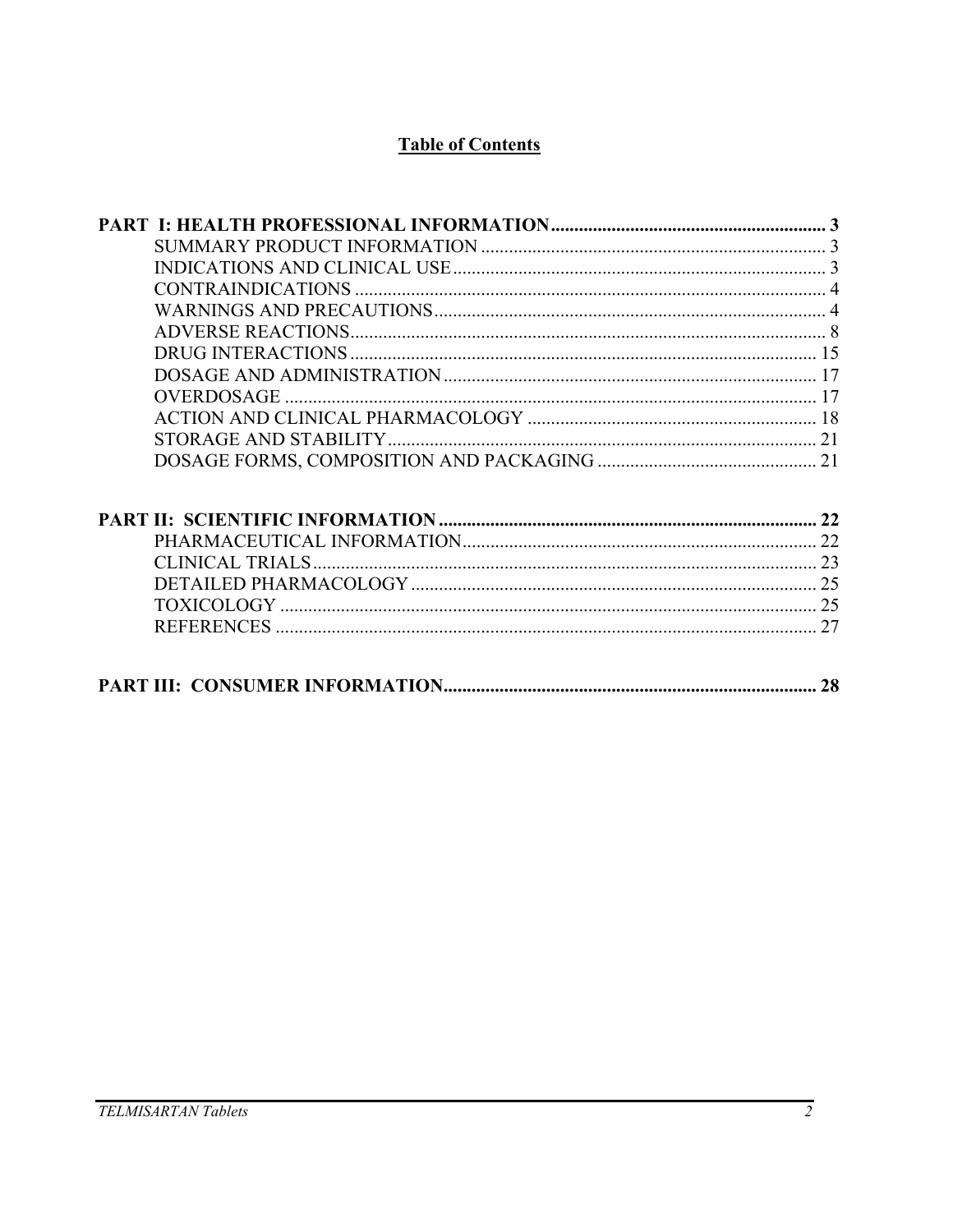#### **Pr TELMISARTAN Tablets 40 mg and 80 mg**

#### **(telmisartan)**

### **PART I: HEALTH PROFESSIONAL INFORMATION**

#### **SUMMARY PRODUCT INFORMATION**

| Route of<br>Administration | Dosage Form /<br><b>Strength</b> | <b>All Non-medicinal Ingredients</b>                                                                               |
|----------------------------|----------------------------------|--------------------------------------------------------------------------------------------------------------------|
| oral                       | tablet 40 mg, $80 \text{ mg}$    | Hydroxypropyl methylcellulose, Magnesium<br>stearate, Mannitol, Meglumine, Povidone, Sodium<br>Hydroxide, Sorbitol |

#### **INDICATIONS AND CLINICAL USE**

Treatment of Essential Hypertension

TELMISARTAN tablets are indicated for the treatment of mild to moderate essential hypertension.

TELMISARTAN may be used alone or in combination with thiazide diuretics.

The concurrent use with angiotensin converting enzyme inhibitors is not recommended.

#### *Geriatrics (> 65 years of age):*

No dosing adjustment is necessary. It should be recognized, however, that greater sensitivity in some older individuals cannot be ruled out.

#### *Pediatrics (< 18 years of age):*

TELMISARTAN is not recommended for use in children below 18 years. The safety and efficacy of TELMISARTAN for use in children below 18 years have not been established.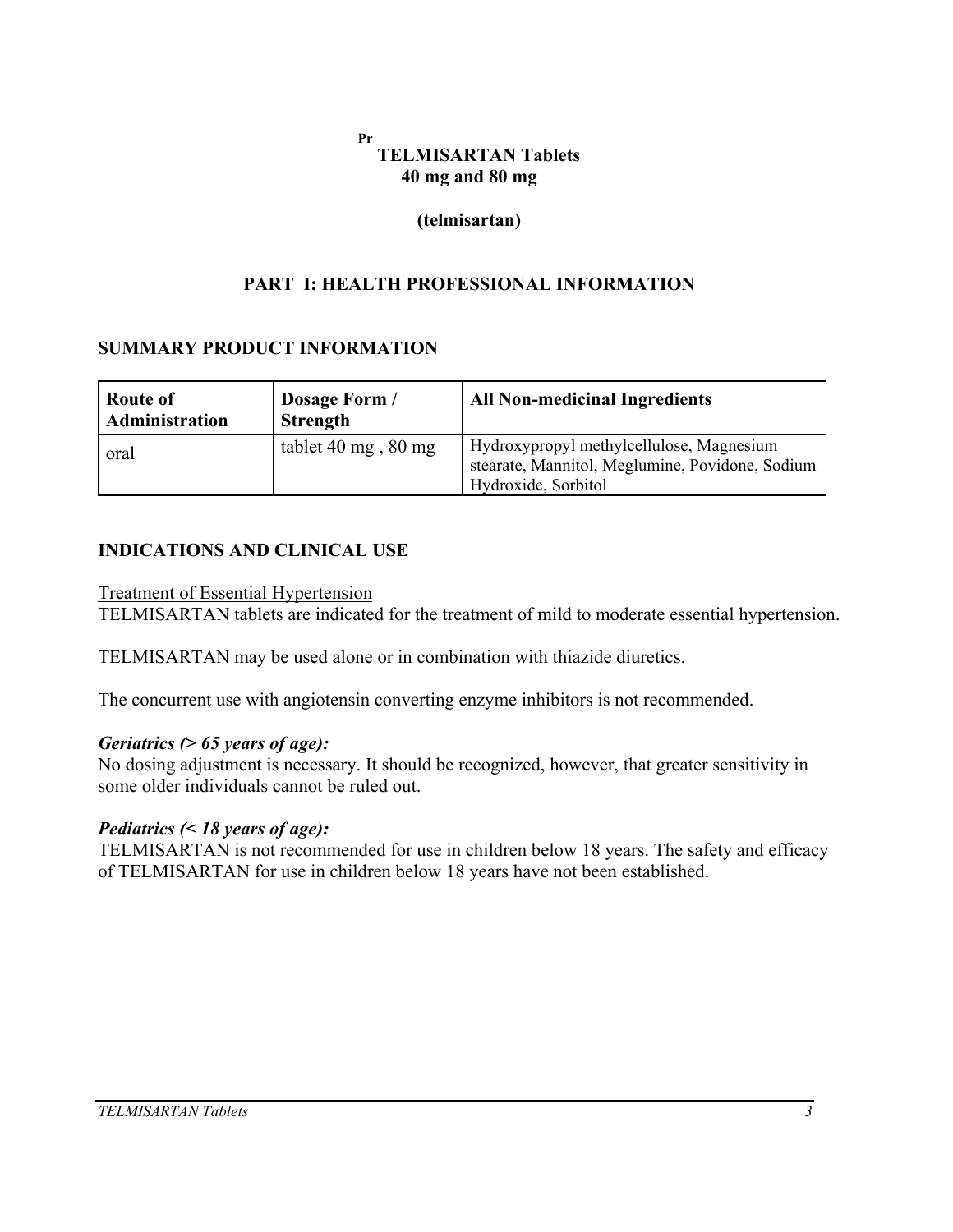# **CONTRAINDICATIONS**

TELMISARTAN is contraindicated in:

- Concomitant use of angiotensin receptor antagonists (ARBs) including TELMISARTAN – with aliskiren-containing drugs in patients with diabetes mellitus (type 1 or type 2) or moderate to severe renal impairment  $(GFR < 60 \text{ mL/min}/1.73 \text{m}^2)$  is contraindicated (see **WARNINGS AND PRECAUTIONS**, **Cardiovascular**, Dual Blockade of the Renin-Angiotensin System (RAS) and **Renal** and **DRUG INTERACTIONS**, Dual Blockage of the Renin—Angiotensin System (RAS) with ARBs, ACEIs or aliskiren-containing drugs).
- Patients who are hypersensitive to this drug or to any ingredient in the formulation or component of the container. For a complete listing, see the **DOSAGE FORMS, COMPOSITION AND PACKAGING** section of the product monograph
- Pregnant women (see **WARNINGS AND PRECAUTIONS**, Special Populations Pregnant Women)
- Nursing women (see **WARNINGS AND PRECAUTIONS**, Special Populations Nursing Women)
- Patients with the rare hereditary condition of fructose intolerance
	- o Sorbitol: TELMISARTAN contains 38.4 mg of sorbitol per maximum recommended daily dose.

# **WARNINGS AND PRECAUTIONS**

**Serious Warnings and Precautions** 

**When used in pregnancy, angiotensin receptor (AT1) blockers (ARB) can cause injury or even death of the developing fetus. When pregnancy is detected, TELMISARTAN should be discontinued as soon as possible (see WARNINGS AND PRECAUTIONS, Special Populations).** 

# **General**

A case of rare but fatal angioedema occurred in a patient who had been medicated for about 6 months with telmisartan, the active component of TELMISARTAN. The Autopsy Report described evidence of edema of the laryngeal mucosa, with terminal respiratory and circulatory failure. This is in the context of approximately 5.2 million patient-years exposure to telmisartan annually.

If laryngeal stridor or angioedema of the face, extremities, lips, tongue, or glottis occurs, TELMISARTAN should be discontinued immediately, the patient treated appropriately in accordance with accepted medical care, and carefully observed until the swelling disappears. In instances where swelling is confined to the face and lips, the condition generally resolves without treatment, although antihistamines may be useful in relieving symptoms. Where there is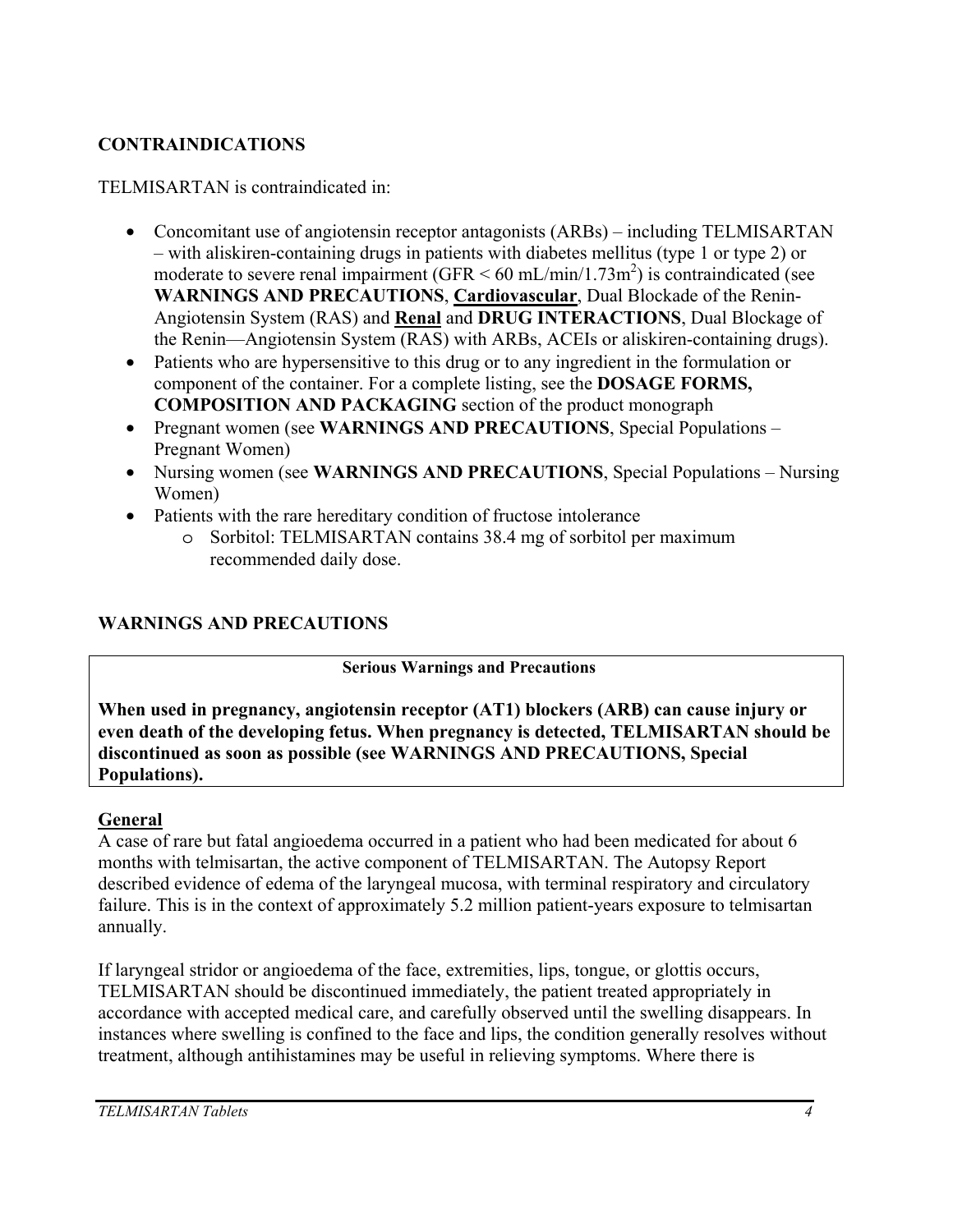involvement of tongue, glottis, or larynx, likely to cause airway obstruction, appropriate therapy (including, but not limited to 0.3 to 0.5 ml of subcutaneous epinephrine solution 1:1000) should be administered promptly (see **ADVERSE REACTIONS** - Post Marketing Adverse Drug Reactions).

Patients with a known hypersensitivity (anaphylaxis) or angioedema to ARBs should not be treated with TELMISARTAN (see **ADVERSE REACTIONS**, Clinical Trial Adverse Drug Reactions - All Clinical Trials, Immune System, Not known: angioedema and **ADVERSE REACTIONS** - Post Market Adverse Drug Reactions).

# **Cardiovascular**

Aortic and Mitral Valve Stenosis, Obstructive Hypertrophic Cardiomyopathy As with other vasodilators, special caution is indicated in patients suffering from aortic or mitral stenosis, or obstructive hypertrophic cardiomyopathy. These patients are at risk of decreased coronary perfusion resulting from a cardiac output that is limited by a fixed cardiac vascular obstruction.

# Hypotension:

In patients who are volume-depleted by diuretic therapy, dietary salt restriction, dialysis, diarrhea or vomiting, symptomatic hypotension may occur after initiation of therapy with telmisartan. Such conditions, especially volume and/or sodium depletion, should be corrected prior to administration of telmisartan. In these patients, because of the potential fall in blood pressure, therapy should be started under close medical supervision. Similar considerations apply to patients with ischemic heart or cerebrovascular disease, in whom an excessive fall in blood pressure could result in myocardial infarction or cerebrovascular accident.

# Dual blockade of the Renin-Angiotensin System (RAS)

There is evidence that co-administration of angiotensin receptor antagonists (ARBs), such as TELMISARTAN, or of angiotensin-converting-enzyme inhibitors (ACEIs) with aliskiren increases the risk of hypotension, syncope, stroke, hyperkalemia and deterioration of renal function, including renal failure, in patients with diabetes mellitus (type 1 or type 2) and/or moderate to severe renal impairment  $(GFR < 60 \text{ ml/min}/1.73 \text{ m}^2)$ . Therefore, the use of TELMISARTAN in combination with aliskiren-containing drugs is contraindicated in these patients (see **CONTRAINDICATIONS**).

Further, co-administration of ARBs, including TELMISARTAN, with other agents blocking the RAS, such as ACEIs or aliskiren-containing drugs, is generally not recommended in other patients, since such treatment has been associated with an increased incidence of severe hypotension, renal failure, and hyperkalemia.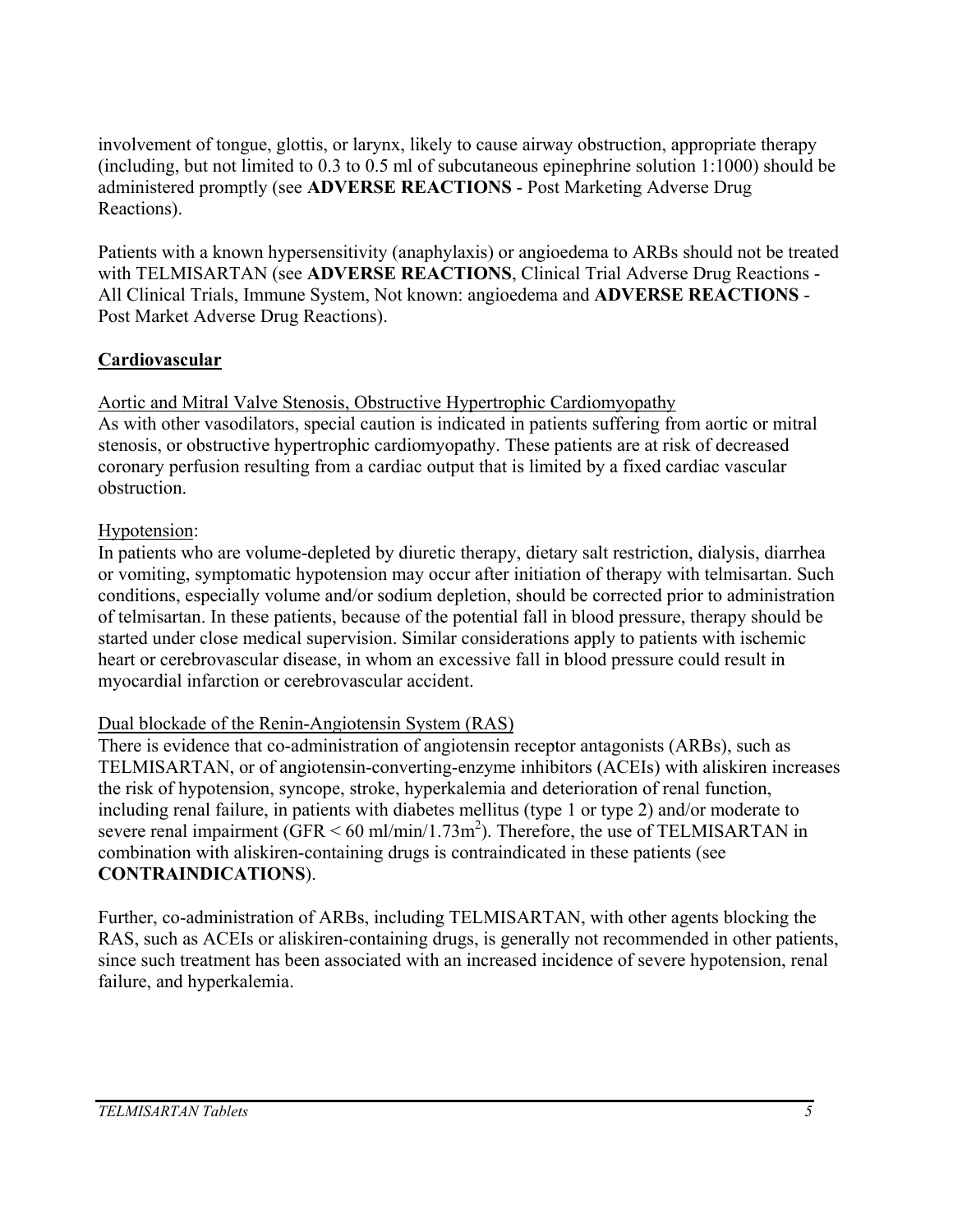# **Endocrine and Metabolism**

# Hyperkalemia:

Drugs such as telmisartan that affect the renin-angiotensin-aldosterone system can cause hyperkalemia. Monitoring of serum potassium in patients at risk is recommended. Based on experience with the use of drugs that affect the renin-angiotensin system, concomitant use with potassium-sparing diuretics, potassium supplements, salt substitutes containing potassium or other medicinal products that may increase the potassium level (heparin, etc.) may lead to a greater risk of an increase in serum potassium.

The use of a dual renin-angiotensin-aldosterone system (RAAS) blockade may lead to increased occurrence of hyperkalemia when given as add-on therapy in patients with controlled blood pressure.

# **Fertility**

No Studies on fertility in humans have been performed (see **Part II: TOXICOLOGY**, Reproduction).

# **Hepatic/Biliary/Pancreatic:**

Hepatic Impairment: As the majority of telmisartan is eliminated by biliary excretion, patients with cholestasis, biliary obstructive disorders or hepatic insufficiency have reduced clearance of telmisartan. Three to four fold increases in  $C_{\text{max}}$  and AUC were observed in patients with liver impairment as compared to healthy subjects. Telmisartan tablets should be used with caution in these patients (see **DOSAGE AND ADMINISTRATION**).

# **Neurologic**

# Effects on ability to drive and use machines

No studies on the effect on the ability to drive and use machines have been performed. However, when driving vehicles or operating machinery it should be taken into account that dizziness or drowsiness may occasionally occur when taking antihypertensive therapy.

# **Renal:**

In patients whose renal function may depend on the activity of the renin-angiotensin-aldosterone system, such as patients with bilateral renal artery stenosis, unilateral renal artery stenosis to a solitary kidney, or severe congestive heart failure, dual blockade of the renin-angiotensinaldosterone system (e.g. concomitant use of an ARB with an ACE-inhibitor or the direct renininhibitor aliskiren) and treatment with agents that inhibit this system have been associated with oliguria, progressive azotemia, and rarely acute renal failure and/or death. There is no experience with long term use of telmisartan tablets in patients with unilateral or bilateral renal artery stenosis but an effect similar to that seen with ACE inhibitors should be anticipated. In susceptible patients, concomitant diuretic use may further increase the risk. Use of telmisartan should include appropriate assessment of renal function in these types of patients.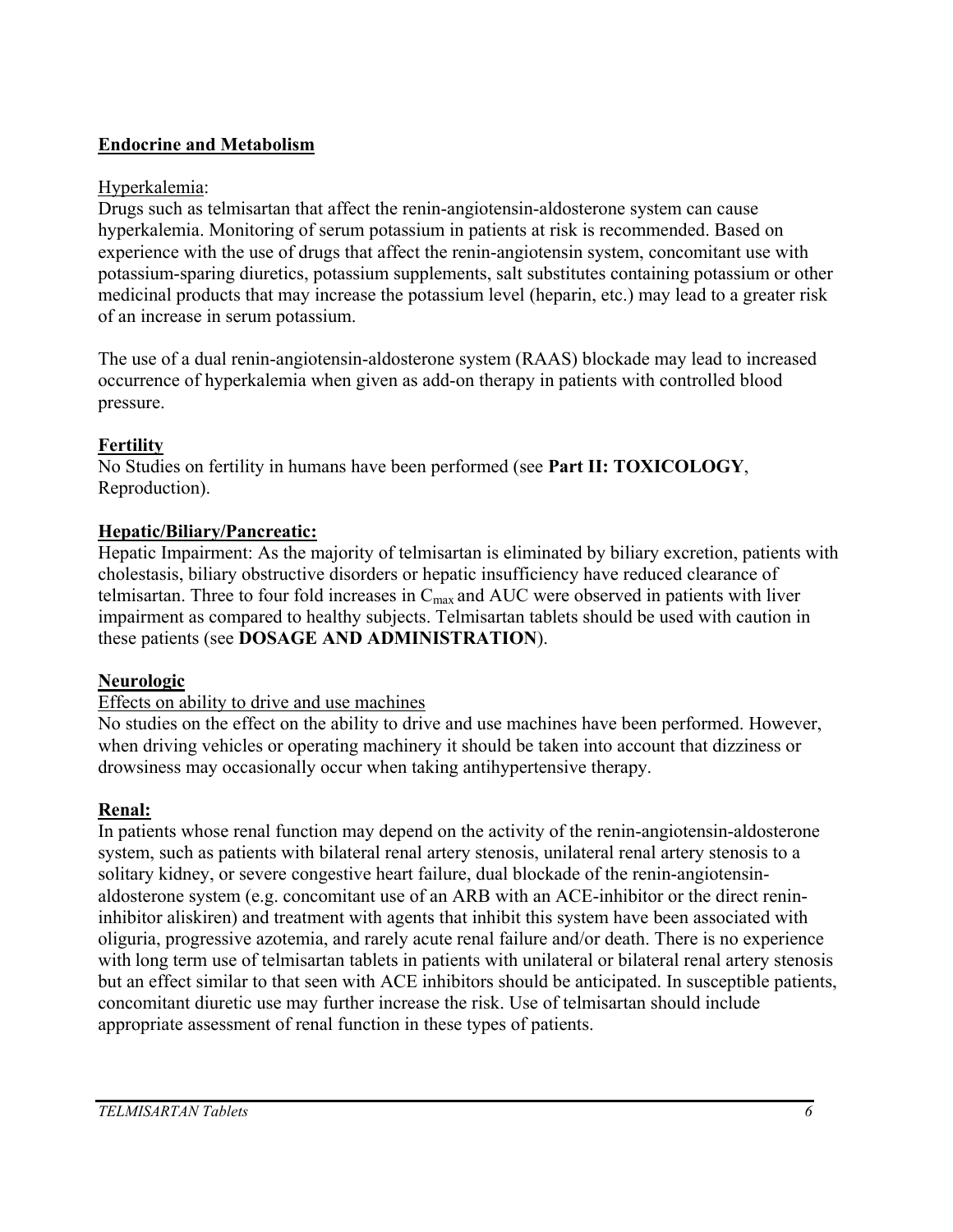There is no experience regarding the administration of telmisartan tablets in patients with a recent kidney transplant.

# Renal Impairment

The use of ARBs – including TELMISARTAN – or of ACEIs with aliskiren-containing drugs is contraindicated in patients with moderate to severe renal impairment  $(GFR < 60 \text{ mL/min}/1.73 \text{ m}^2)$ (see **CONTRAINDICATIONS** and **DRUG INTERACTIONS**, Dual Blockade of the Renin-Angiotensin System (RAS) with ARBs, ACEIs or aliskiren-containing drugs).

# **Special Populations**

# **Pregnant Women:**

Drugs that act directly on the renin-angiotensin-aldosterone system (RAAS) can cause fetal and neonatal morbidity and death when administered to pregnant women. When pregnancy is detected, TELMISARTAN should be discontinued as soon as possible.

The use of angiotensin receptor (AT1) blockers (ARBs) is not recommended during pregnancy and should not be initiated during pregnancy. Epidemiological evidence regarding the risk of teratogenicity following exposure to angotensin converting enzyme inhibitors (another class of therapeutic products interfering with the RAAS) during the first trimester of pregnancy has not been conclusive; however a small increase in risk cannot be excluded. Given the current evidence available on the risk with ARB, similar risks may exist for this class of drugs. Patients planning pregnancy should be changed to alternative anti-hypertensive treatments which have an established safety profile for use in pregnancy. When pregnancy is diagnosed, treatment with angiotensin II antagonists should be stopped immediately, and, if appropriate, alternative therapy should be started.

The use of ARBs during the second and third trimesters is known to induce human fetotoxicity (decreased renal function, oligohydramnios, skull ossification retardation) and neonatal toxicity (renal failure, hypotension, hyperkalemia).

Infants with a history of in utero exposure to ARBs should be closely observed for hypotension, oliguria, and hyperkalemia. If oliguria occurs, attention should be directed toward support of blood pressure and renal perfusion. Exchange transfusion may be required as a means of reversing hypotension and/or substituting for disordered renal function; however, limited experience with those procedures has not been associated with significant clinical benefit.

It is not known if telmisartan can be removed from the body by hemodialysis.

Preclinical studies with telmisartan do not indicate teratogenic effect, but have shown fetotoxicity. No teratogenic effects were observed when telmisartan was administered to pregnant rats at oral doses of up to 50 mg/kg/day and to pregnant rabbits at oral doses up to 45 mg/kg/day with saline supplementation. In rabbits, fetotoxicity (total resorptions) associated with maternal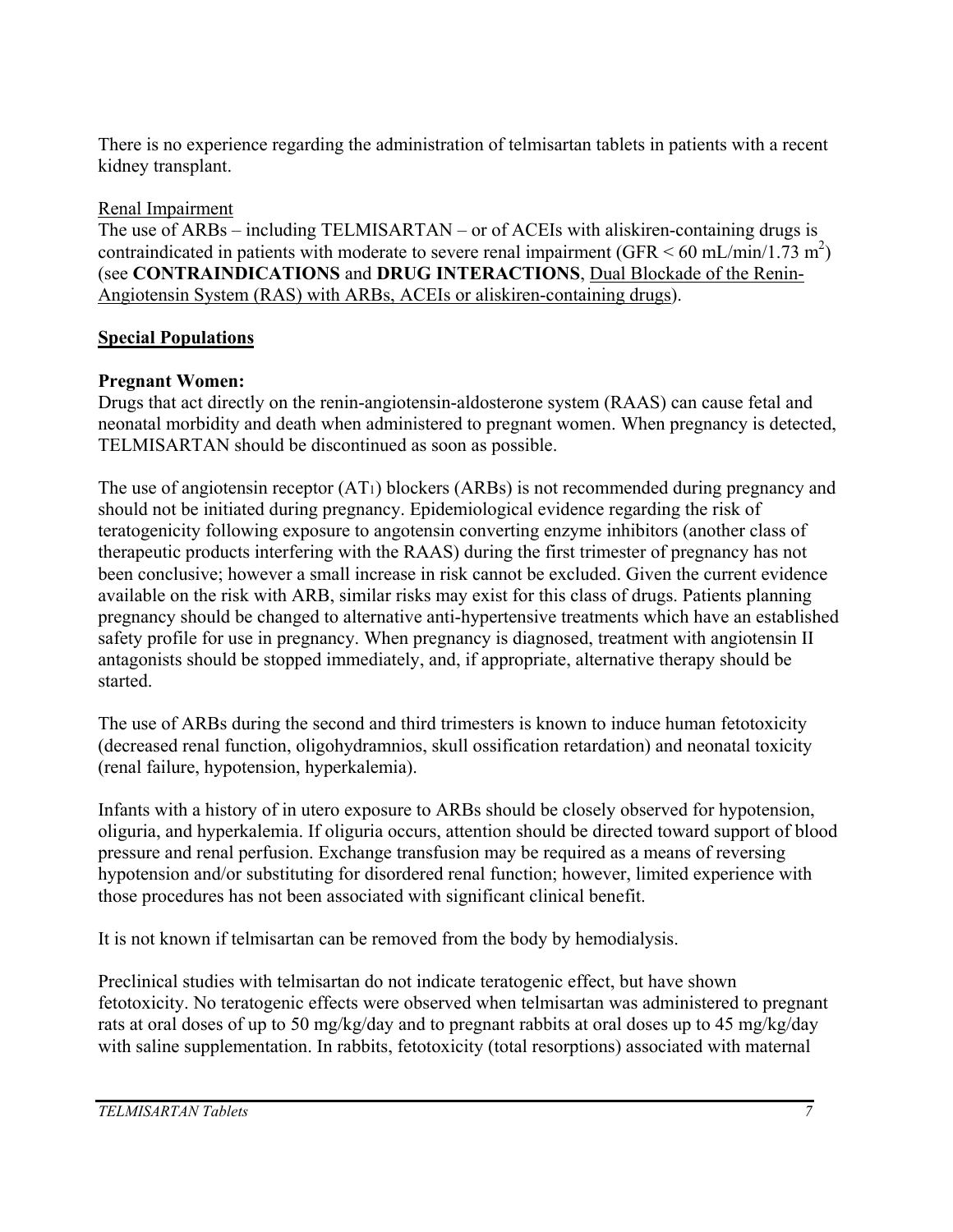toxicity (reduced body weight gain, mortality) was observed at the highest dose level (45 mg/kg/day). In rats, maternally toxic (reduction in body weight gain and food consumption) telmisartan doses of 50 mg/kg/day in late gestation and during lactation were observed to produce adverse effects in rat fetuses and neonates, including reduced viability, low birth weight, delayed maturation, and decreased weight gain. Significant levels of telmisartan were present in rat milk and rat fetuses' blood during late gestation.

#### **Nursing Women:**

It is not known whether telmisartan is excreted in human milk but significant levels have been found in the milk of lactating rats. Because many drugs are excreted in human milk and because of their potential for affecting the nursing infant adversely, a decision should be made whether to discontinue nursing or discontinue the drug, taking into account the importance of the drug to the mother.

#### **Diabetic Patients:**

In diabetic patients with undiagnosed coronary artery disease (CAD) on blood pressure lowering therapy, the risk of fatal myocardial infarction and unexpected cardiovascular death may be increased. In patients with diabetes mellitus, CAD may be asymptomatic and therefore undiagnosed. These patients should undergo appropriate diagnostic evaluation, e.g. exercise stress testing, to detect and to treat CAD accordingly before initiating blood pressure lowering treatment with TELMISARTAN.

#### **Pediatrics (< 18 years of age):**

TELMISARTAN is not recommended for use in children below 18 years due to limited data on safety and efficacy.

#### **Geriatrics (> 65 years of age)**:

Of the total number of patients receiving telmisartan in clinical studies, 551 (18.6%) were 65 to 74 years of age and 130 (4.4%) were  $\geq$  75 years. No overall age related differences were seen in the adverse effect profile, but greater sensitivity in some older patients cannot be ruled out.

#### **Monitoring and Laboratory Tests**

For specific monitoring and laboratory tests, see **WARNINGS AND PRECAUTIONS** (Cardiovascular, Endocrine and Metabolism, Hepatic and Renal) and **DRUG INTERACTIONS** sections.

#### **ADVERSE REACTIONS**

#### **Clinical Trial Adverse Drug Reactions**

*Because clinical trials are conducted under very specific conditions the adverse reaction rates observed in the clinical trials may not reflect the rates observed in practice and should not be compared to the rates in the clinical trials of another drug. Adverse drug*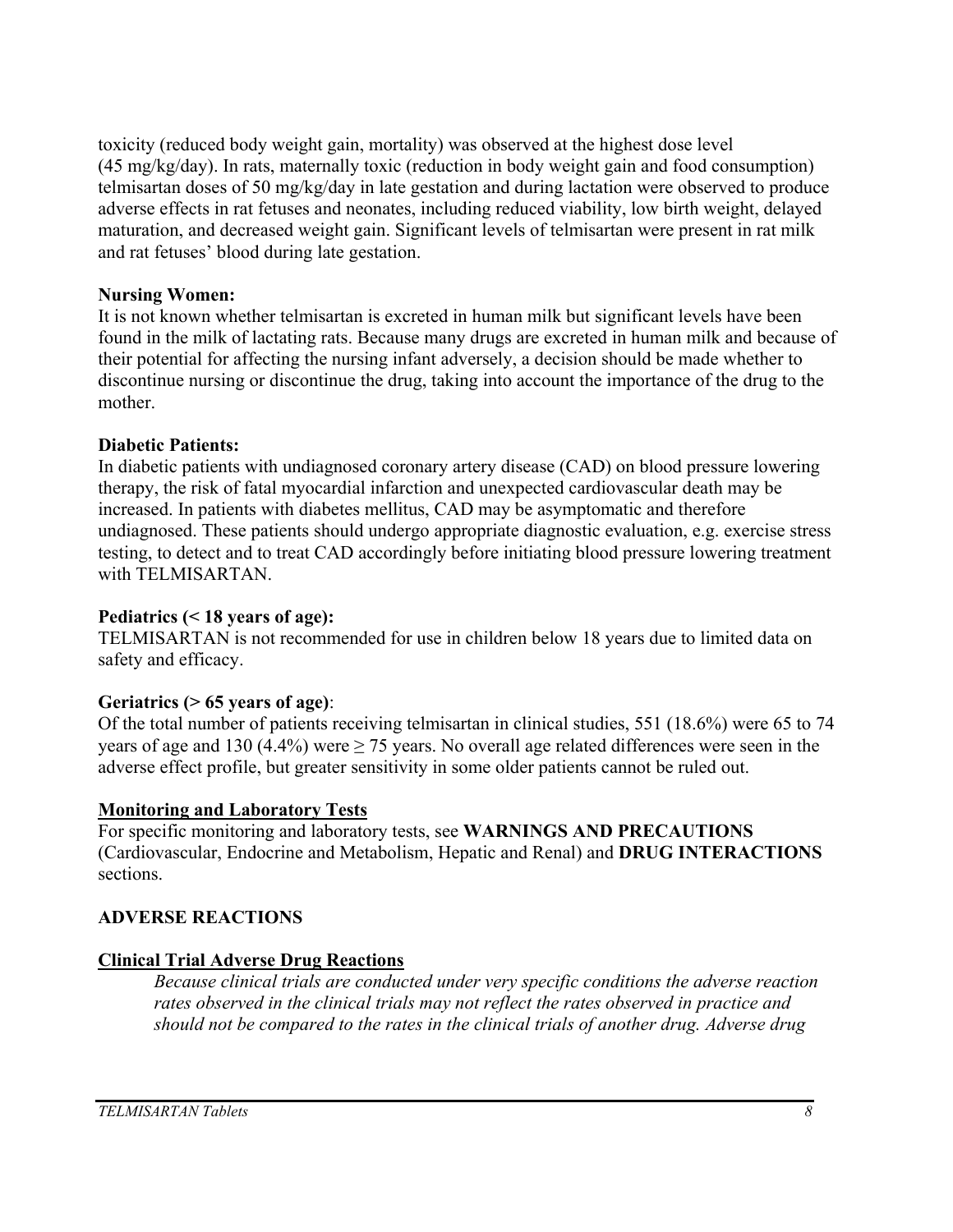*reaction information from clinical trials is useful for identifying drug-related adverse events and for approximating rates*.

Side effects were reported in clinical trials with telmisartan in the indication hypertension.

Telmisartan has been evaluated for safety in 27 clinical trials involving 7968 patients treated for hypertension. Of these 7968 patients, 5788 patients were treated with telmisartan monotherapy including 1058 patients treated for ≥1 year and 1395 patients treated in placebo-controlled trials.

In 3400 patients, discontinuation of therapy due to adverse events was required in 2.8% of telmisartan patients and 6.1% of placebo patients. The following potentially serious adverse events have been reported rarely with telmisartan in controlled clinical trials: syncope and hypotension. In placebo-controlled trials, no serious adverse event was reported with a frequency of greater than 0.1% in telmisartan-treated patients.

The adverse drug reactions listed below have been accumulated from controlled clinical trials in patients treated for hypertension and from post-marketing reports.

### **All Clinical Trials**

The adverse drug events listed below have been accumulated from 27 clinical trials including 5788 hypertensive patients treated with telmisartan. Adverse events have been ranked under headings of frequency using the following convention: very common ( $\geq 1/10$ ); common ( $\geq 1/100, \leq 1/10$ ); uncommon ( $\geq 1/1000$ ,  $\leq 1/100$ ); rare ( $\geq 1/10000$ ,  $\leq 1/1000$ ); very rare ( $\leq 1/10000$ ).

#### **Body as a Whole, General:**

Common: Chest pain, influenza-like symptoms, fatigue, conjunctivitis Uncommon: Hyperhidrosis, asthenia (weakness)

# **Blood and Lymphatic System:**

| Uncommon: Anaemia |                  |
|-------------------|------------------|
| Rare:             | Thrombocytopenia |
| Not known:        | Eosinophilia     |

#### **Cardiovascular System:**

| Common: | Edema, palpitation                                          |
|---------|-------------------------------------------------------------|
|         | Uncommon: Bradycardia, orthostatic hypotension, hypotension |
| Rare:   | <b>Tachycardia</b>                                          |

#### **Central and Peripheral Nervous System:**

Very Common: Headache. Common: Dizziness, insomnia Uncommon: Vertigo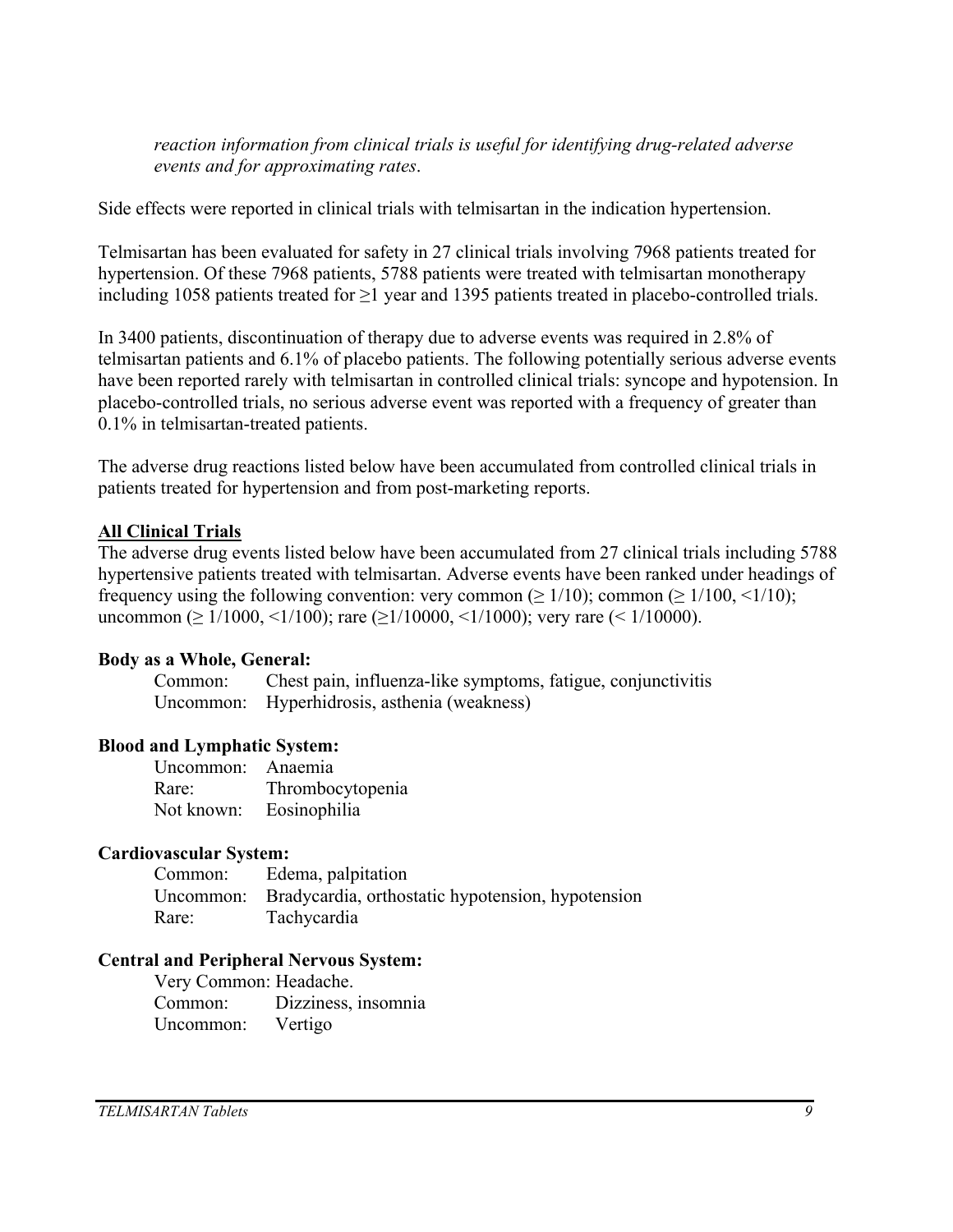#### **Eye Disorders:**

Rare: Visual disturbance

#### **Gastro-Intestinal System:**

| Common: | Abdominal pain, diarrhoea, dyspepsia, nausea, constipation, gastritis |
|---------|-----------------------------------------------------------------------|
|         | Uncommon: Dry mouth, flatulence, vomiting                             |
| Rare:   | Stomach discomfort                                                    |

#### **Hepato-biliary Disorders:**

Rare: Hepatic function abnormal/liver disorder\*. \*Most cases of hepatic function abnormal / liver disorder from post-marketing experience with telmisartan occurred in patients in Japan, who are more likely to experience these adverse reactions

#### **Immune System:**

| Rare:      | Hypersensitivity                  |
|------------|-----------------------------------|
| Not known: | Anaphylactic reaction, angioedema |

#### **Infections and Infestations:**

| Uncommon: Upper respiratory tract infections including pharyngitis, sinusitis, bronchitis, |
|--------------------------------------------------------------------------------------------|
| rhinitis and coughing) and urinary tract infections (including cystits)                    |
| Not known: Sepsis including fatal outcome.                                                 |

#### **Investigations:**

|       | Uncommon: Blood creatinine increased.                                  |
|-------|------------------------------------------------------------------------|
| Rare: | Blood uric acid increased, hepatic enzymes increased, blood creatinine |
|       | phosphokinase increased, haemoglobin decreased.                        |

#### **Metabolism and Nutrition Disorders:**

| Uncommon: | Hyperkalemia.                       |
|-----------|-------------------------------------|
| Rare:     | Hypoglycemia (in diabetic patients) |

#### **Musculo-Skeletal System:**

Common: Arthralgia, muscle spasms (cramps in legs) or pain in extremity (leg pain), myalgia, arthritis, arthrosis.

Uncommon: Tendon pain (tendonitis like symptoms), back pain.

#### **Nervous System:**

Uncommon: Syncope (faint).

#### **Psychiatric System:**

Common: Anxiety, nervousness. Uncommon: Depression.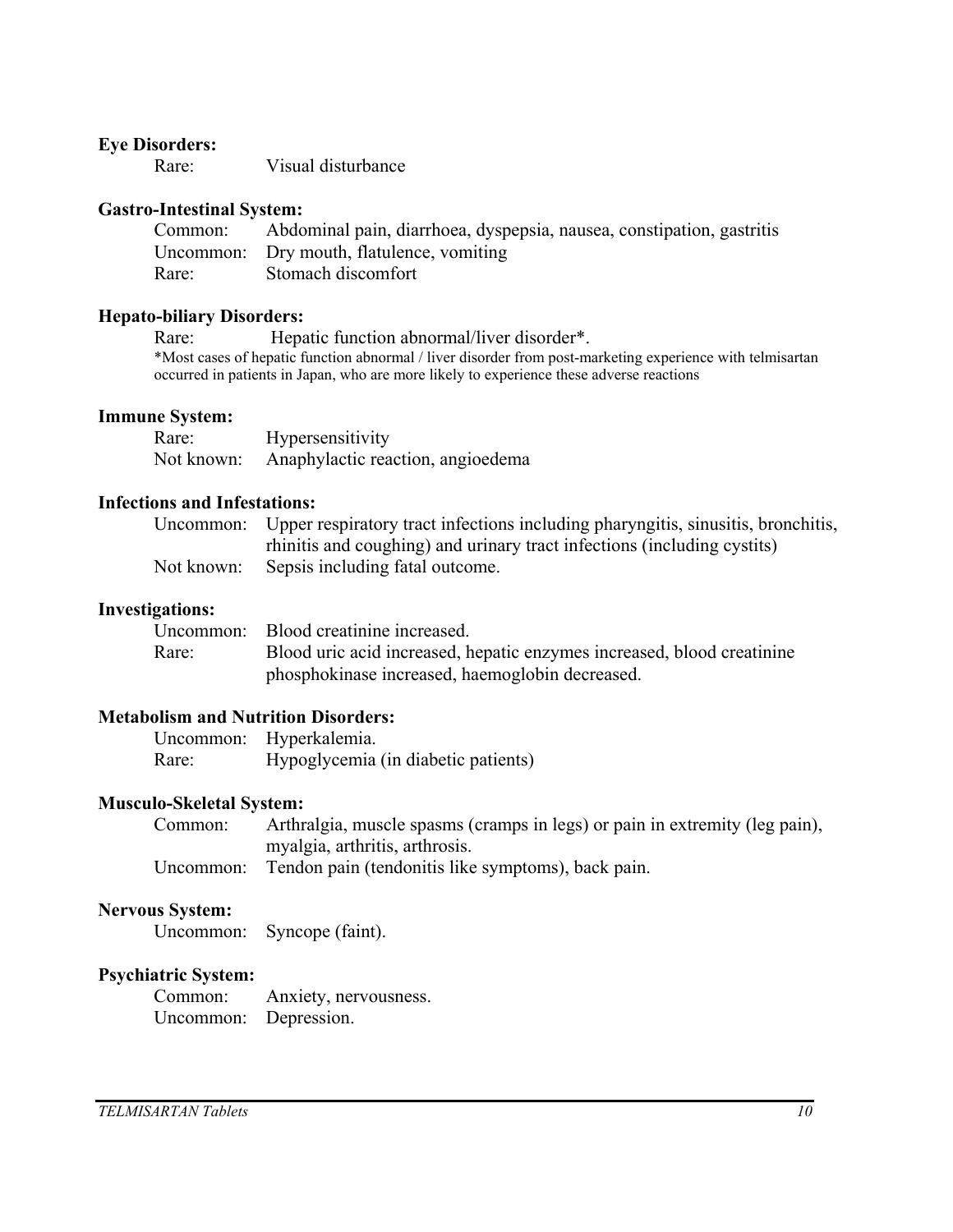#### **Renal and Urinary System:**

Uncommon: Renal impairment including acute renal failure.

#### **Respiratory System:**

Common: dyspnea.

#### **Skin and Appendages System:**

Common: Skin disorders like rash Uncommon: Pruritus Rare: Erythema, drug eruption, eczema, toxic skin eruption Not known: Urticaria

#### **Hemoglobin:**

Infrequently, a decrease in hemoglobin has been observed which occurs more often during treatment with telmisartan than with placebo.

#### **Placebo-Controlled Trials**

The overall incidence of adverse events reported with telmisartan (41.4%) was usually comparable to placebo (43.9%) in controlled clinical trials. Adverse events occurring in  $\geq$  1% of 1395 hypertensive patients treated with telmisartan monotherapy in placebo-controlled clinical trials, regardless of drug relationship, include the following:

#### **Table 1: Adverse Events Occurring in > 1% of Hypertensive Patients Treated with Telmisartan Monotherapy**

| <b>Adverse Event, by System</b>                | $\sim$<br><b>Telmisartan Total</b><br>$N = 1395$<br>$\frac{6}{6}$ | Placebo<br>$N = 583$<br>$\frac{0}{0}$ |
|------------------------------------------------|-------------------------------------------------------------------|---------------------------------------|
| <b>Body as a Whole</b>                         |                                                                   |                                       |
| <b>Back Pain</b>                               | 2.7                                                               | 0.9                                   |
| Chest Pain                                     | 1.3                                                               | 1.2                                   |
| Fatigue                                        | 3.2                                                               | 3.3                                   |
| Influenza-Like Symptoms                        | 1.7                                                               | 1.5                                   |
| Pain                                           | 3.5                                                               | 4.3                                   |
| <b>Central &amp; Peripheral Nervous System</b> |                                                                   |                                       |
| <b>Dizziness</b>                               | 3.6                                                               | 4.6                                   |
| Headache                                       | 8.0                                                               | 15.6                                  |
| Somnolence                                     | 0.4                                                               | 1.0                                   |
| <b>Gastrointestinal System</b>                 |                                                                   |                                       |
| Diarrhea                                       | 2.6                                                               | 1.0                                   |
| Dyspepsia                                      | 1.6                                                               | 1.2                                   |
| Nausea                                         | 1.1                                                               | 1.4                                   |
| Vomiting                                       | 0.4                                                               | 1.0                                   |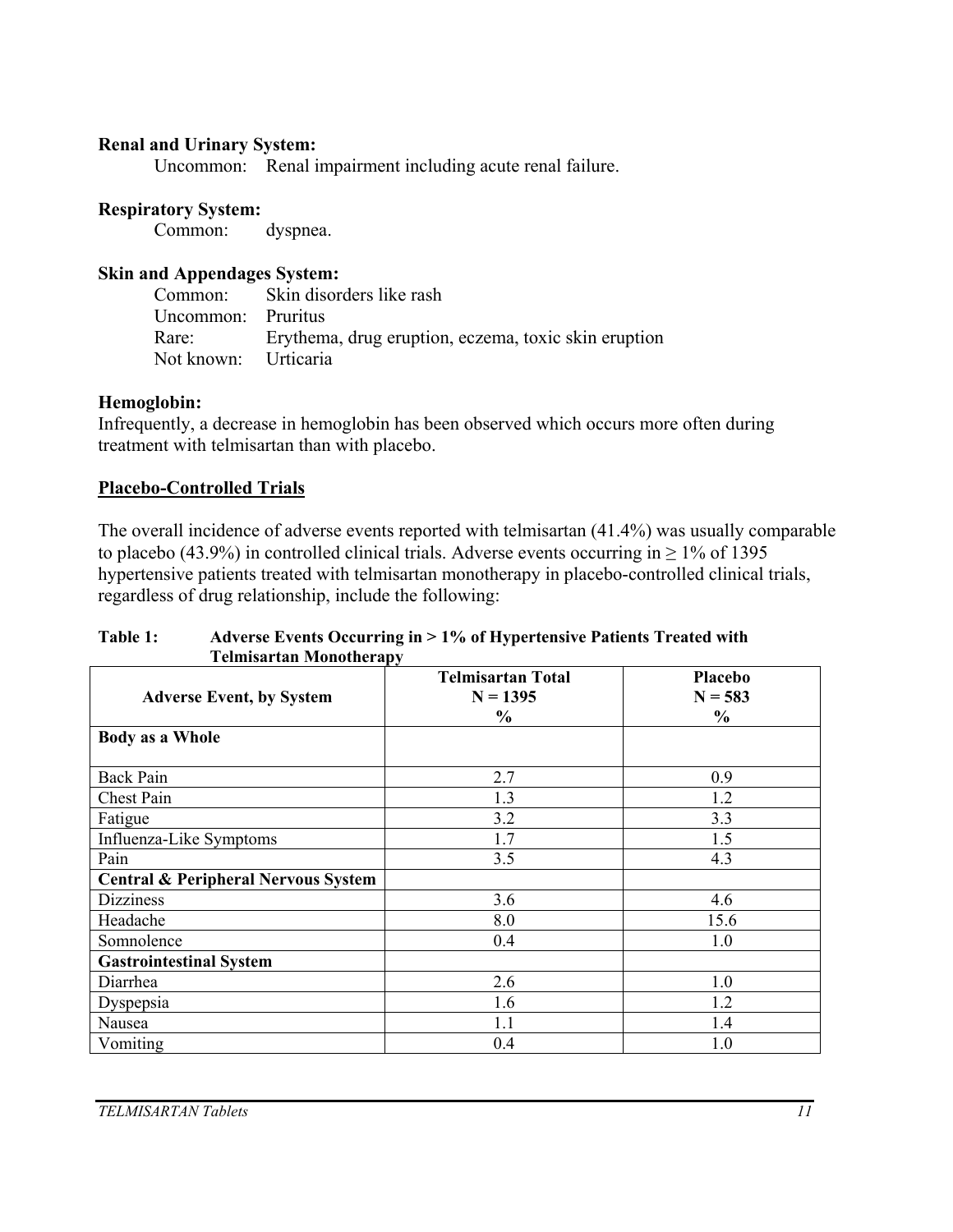| <b>Adverse Event, by System</b>          | <b>Telmisartan Total</b><br>$N = 1395$<br>$\frac{6}{9}$ | Placebo<br>$N = 583$<br>$\frac{6}{6}$ |
|------------------------------------------|---------------------------------------------------------|---------------------------------------|
| <b>Musculoskeletal System</b>            |                                                         |                                       |
| Myalgia                                  | 1.1                                                     | 0.7                                   |
| <b>Respiratory System</b>                |                                                         |                                       |
| Coughing                                 | 1.6                                                     | 1.7                                   |
| Pharyngitis                              | 1.1                                                     | 0.3                                   |
| Sinusitis                                | 2.2                                                     | 1.9                                   |
| <b>Upper Respiratory Tract Infection</b> | 6.5                                                     | 4.6                                   |
| <b>Heart Rate and Rhythm Disorders</b>   |                                                         |                                       |
| ECG abnormal specific                    | 0.2                                                     | 1.0                                   |
| Palpitation                              | 0.6                                                     | 1.0                                   |
| <b>Cardiovascular Disorders, General</b> |                                                         |                                       |
| Hypertension                             | 1.0                                                     | 1.7                                   |
| Oedema peripheral                        | 1.0                                                     | 1.2                                   |

The incidence of adverse events was not dose-related and did not correlate with the gender, age, or race of patients.

#### **Less Common Clinical Trial Adverse Drug Events (<1%)**

In addition, the following adverse events, with no established causality, were reported at an incidence <1% in placebo-controlled clinical trials.

**Autonomic Nervous System Disorders:** sweating increased

**Body as a Whole:** abdomen enlarged, allergy, cyst nos, fall, fever, leg pain, rigors, syncope

**Cardiovascular Disorders, General:** hypotension, hypotension-postural, leg edema

**Central & Peripheral Nervous System Disorder:** hypertonia, migraine-aggravated, muscle contraction-involuntary

**Gastrointestinal System Disorders:** anorexia, appetite increased, flatulence, gastrointestinal disorder nos, gastroenteritis, gastroesophageal reflux, melena, mouth dry, abdominal pain

**Heart Rate & Rhythm Disorders:** arrhythmia, tachycardia

**Metabolic & Nutritional Disorders:** diabetes mellitus, hypokalaemia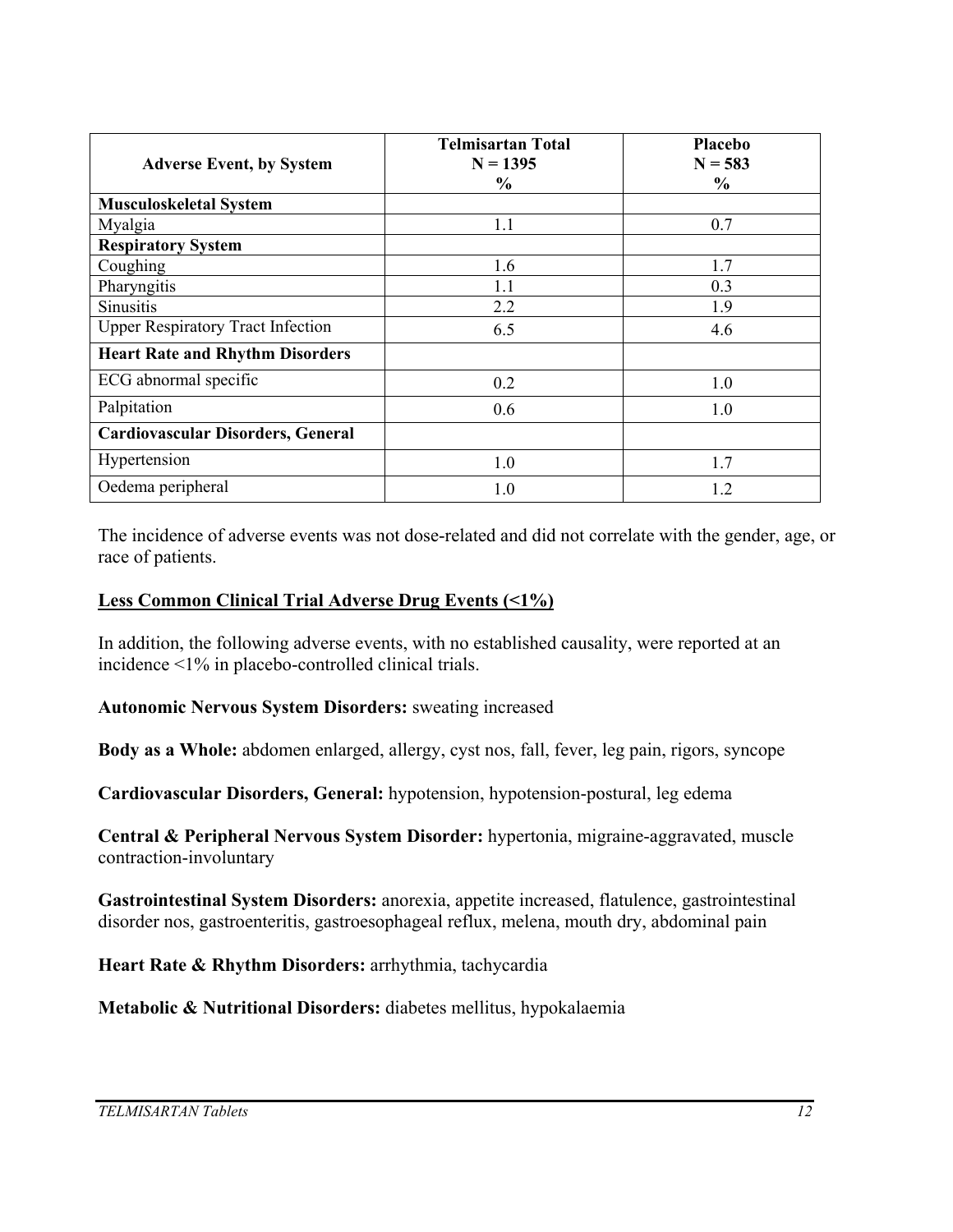**Musculoskeletal System Disorders:** arthritis, arthritis aggravated, arthrosis, bursitis, fascitis plantar, tendinitis

# **Myo Endo Pericardial & Valve Disorders:** myocardial infarction

**Psychiatric Disorders:** nervousness

**Red Blood Cell Disorders:** anemia

**Reproductive Disorders, Female:** vaginitis

**Resistance Mechanism Disorders:** abscess, infection, bacterial, moniliasis genital, otitis media. **Respiratory System Disorders:** bronchospasm, epistaxis, pneumonia, bronchitis

**Skin & Appendage Disorders:** rash, skin dry

**Urinary System Disorders:** Dysuria, hematuria, micturition disorder, urinary tract infection

**Vascular (Extracardiac) Disorders:** cerebrovascular disorder, purpura

**Vision Disorders:** vision abnormal

# **Abnormal Hematologic and Clinical Chemistry Findings**

In placebo-controlled clinical trials involving 1041 patients treated with telmisartan monotherapy, clinically relevant changes in standard laboratory test parameters were rarely associated with administration of telmisartan.

# **Creatinine, Blood Urea Nitrogen:**

Increases in BUN (>11.2 mg/dl) and creatinine (>0.5 mg/dl) were observed in 1.5% and 0.6% of telmisartan-treated patients; the corresponding incidence was 0.3% each for placebo-treated patients. These increases occurred primarily with telmisartan in combination with hydrochlorothiazide. One telmisartan treated patient discontinued therapy due to increases in creatinine and blood urea nitrogen.

# **Hemoglobin, Hematocrit:**

Clinically significant changes in hemoglobin and hematocrit  $\langle \langle 10g/d \rangle$  and  $\langle 30\% \rangle$ , respectively) were rarely observed with telmisartan treatment and did not differ from rates in placebo-treated patients. No patients discontinued therapy due to anemia.

# **Serum Uric Acid:**

An increase in serum uric acid ( $>2.7$  mg/dl) was reported in 1.7% of patients treated with Telmisartan and in 0.0% of patients treated with placebo. Clinically significant hyperuricemia  $(>10mEq/L)$  was observed in 2.3% of patients with telmisartan, with 0.4% reported in patients at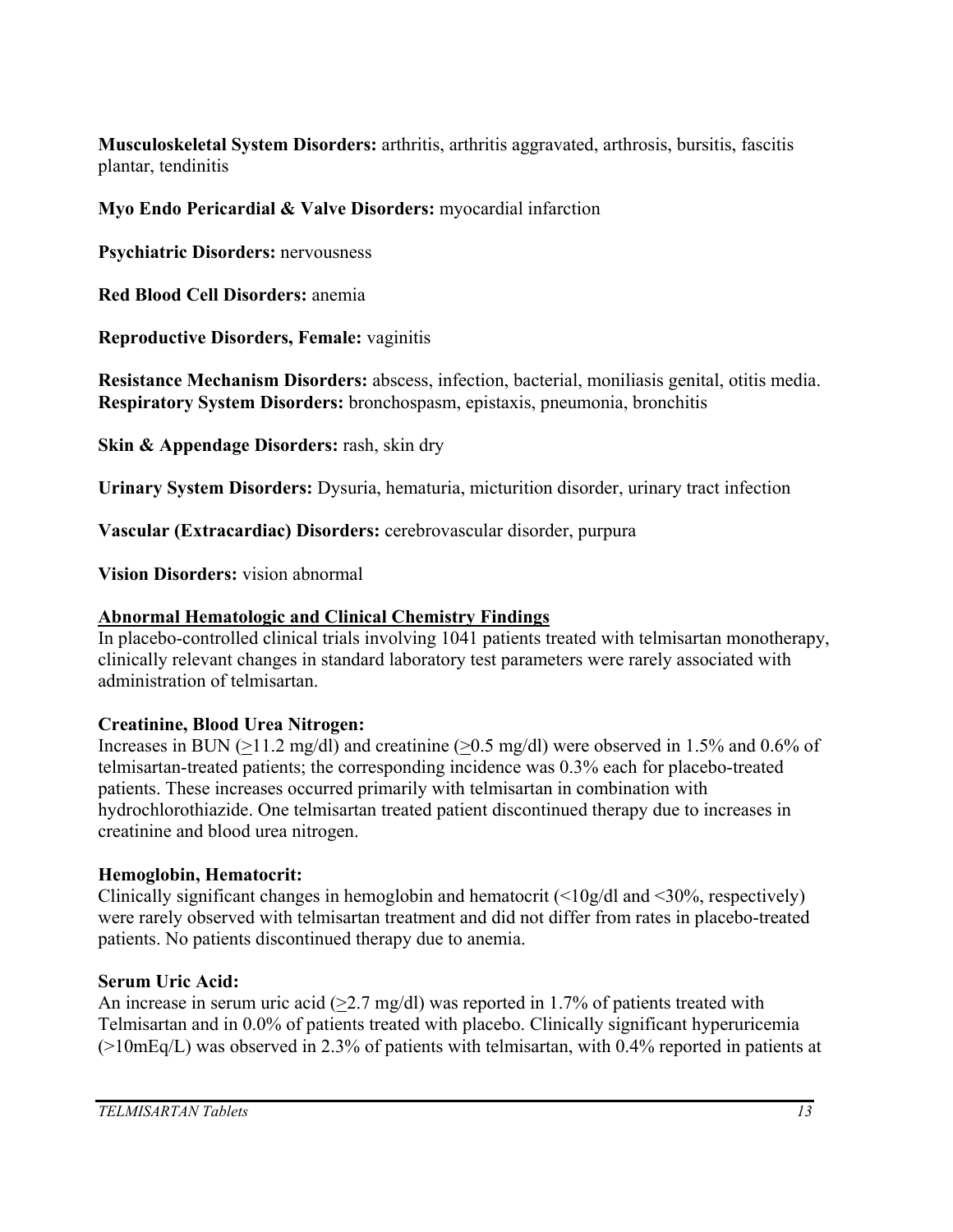baseline. Increases in serum uric acid were primarily observed in patients who received telmisartan in combination with hydrochlorothiazide. No patient was discontinued from treatment due to hyperuricemia.

# **Liver Function Tests:**

Clinically significant elevations in AST and  $ALT$  ( $>3$  times the upper limit of normal) occurred in 0.1% and 0.5% respectively of patients treated with telmisartan compared to 0.8% and 1.7% of patients receiving placebo. No telmisartan-treated patients discontinued therapy due to abnormal hepatic function.

# **Serum Potassium:**

Marked laboratory changes in serum potassium  $(\geq +/-1.4 \text{ mEq/L})$  occurred rarely and with a lower frequency in telmisartan -treated patients (0.3%, 0.1%, respectively) than in placebo patients  $(0.6\%, 0.3\%,$  respectively). Clinically significant changes in potassium (that exceeded 3 mEq/L) were found in 0.6% of telmisartan-treated patients, with 0.5% of these reported at baseline. The corresponding rates for placebo-treated patients were 0.6% and 0.8%.

# **Cholesterol:**

In placebo-controlled trials, marked increases in serum cholesterol were reported in a total of 6 telmisartan-treated patients (0.4%) and no placebo patients. Two of these patients were followed over time, in both cases cholesterol values reverted to baseline levels.

Serum elevations in cholesterol were reported as adverse events in 11 of 3445 patients (0.3%) in all clinical trials. There were no reported cases of hypercholesterolemia in telmisartan-treated patients in placebo-controlled trials.

# **Post-Market Adverse Drug Reactions**

Since the introduction of telmisartan in the market, cases of anxiety, dizziness, vision troubled, vertigo, abdominal distension, abdominal pain, retching, hyperhidrosis, arthralgia, myalgia, muscle spasm, back pain, asthenia, pain in extremity, fatigue, chest pain, blood creatinine increased, erythema, pruritus, syncope/faint, insomnia, depression, stomach discomfort, vomiting, hypotension (including orthostatic hypotension), bradycardia, tachycardia, abnormal hepatic function/liver disorder, renal impairment including acute renal failure, hyperkalemia, dyspnoea, anaemia, eosinophilia, thrombocytopenia, and weakness have been reported. The frequency of these effects is unknown. As with other angiotensin II antagonists, rare cases of angioedema (with fatal outcome), pruritus, rash and urticaria have been reported.

Cases of muscle pain, muscle weakness, myositis and rhabdomyolysis have been reported in patients receiving angiotensin II receptor blockers.

In addition, since the introduction of telmisartan in the market, cases with increased blood creatinine phosphokinase (CPK) have been reported.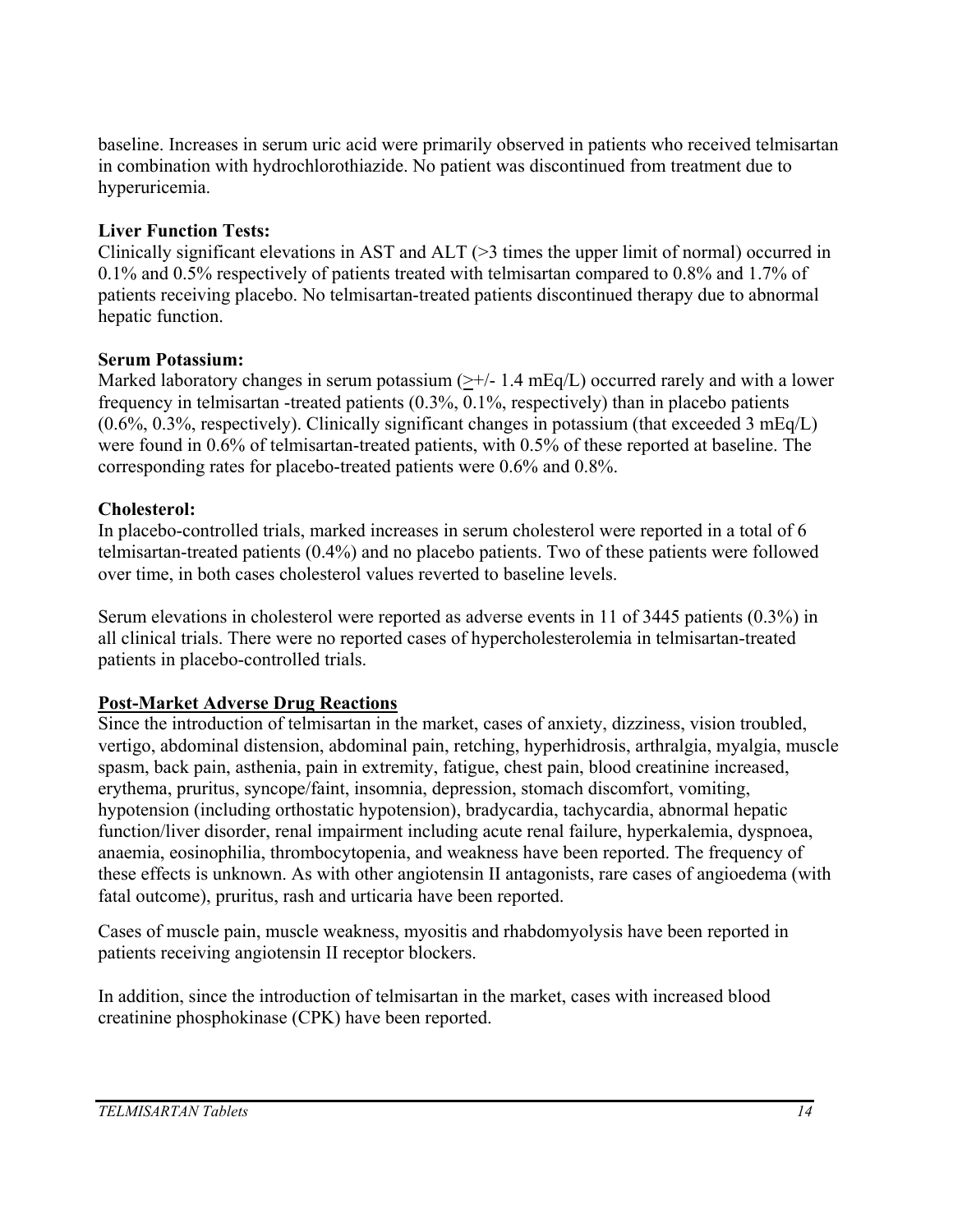# **DRUG INTERACTIONS**

# **Drug-Drug Interactions**

# **Table 2: Established or Potential Drug-Drug Interactions**

| Telmisartan                                                                                                    | <b>Effect</b>                                                                                                                                                                                                                                                                                               | <b>Clinical comment</b>                                                                                                                                                                                                                                                                                                                                                                                                                                                              |
|----------------------------------------------------------------------------------------------------------------|-------------------------------------------------------------------------------------------------------------------------------------------------------------------------------------------------------------------------------------------------------------------------------------------------------------|--------------------------------------------------------------------------------------------------------------------------------------------------------------------------------------------------------------------------------------------------------------------------------------------------------------------------------------------------------------------------------------------------------------------------------------------------------------------------------------|
| Agents increasing serum<br>potassium<br>Digoxin                                                                | When telmisartan was co-                                                                                                                                                                                                                                                                                    | Since the telmisartan reduces the production of<br>aldosterone, potassium-sparing diuretics or potassium<br>supplements should be given only for documented<br>hypokalemia and with frequent monitoring of serum<br>potassium. Potassium-containing salt substitutes<br>should also be used with caution. Concomitant<br>thiazide diuretic use may attenuate any effect that<br>telmisartan may have on serum potassium.<br>It is recommended that digoxin levels be monitored       |
|                                                                                                                | administered with digoxin, mean<br>increases in digoxin peak plasma<br>concentration (49%) and in trough<br>concentration (20%) were observed.                                                                                                                                                              | with appropriate dose adjustments when initiating,<br>adjusting or discontinuing telmisartan, to maintain<br>appropriate plasma digoxin concentrations.                                                                                                                                                                                                                                                                                                                              |
| Diuretics                                                                                                      | Patients on diuretics, and especially<br>those in whom diuretic therapy was<br>recently instituted, may occasionally<br>experience an excessive reduction<br>of blood pressure after initiation of<br>therapy with telmisartan.                                                                             | The possibility of symptomatic hypotension with the<br>use of telmisartan can be minimized by discontinuing<br>the diuretic prior to initiation of treatment and/or<br>lowering the initial dose of telmisartan (see<br><b>WARNINGS AND PRECAUTIONS -</b><br>Cardiovascular, Hypotension and DOSAGE AND<br>ADMINISTRATION). No drug interaction of clinical<br>significance has been identified with thiazide<br>diuretics.                                                          |
| Dual Blockade of the<br>Renin-Angiotensin<br>System (RAS) with<br>ARBs, ACEIs or<br>aliskiren-containing drugs |                                                                                                                                                                                                                                                                                                             | Dual Blockade of the renin-angiotensin system with<br>ARBs, ACEIs or aliskiren-containing drugs is<br>contraindicated in patients with diabetes and/or renal<br>impairment, and is generally not recommended in<br>other patients, since such treatment has been<br>associated with an increased incidence of severe<br>hypotension, renal failure, and hyperkalemia. (See<br>CONTRAINDICATIONS and WARNINGS AND<br>PRECAUTIONS, Dual Blockade of the Renin-<br>Angiotensin System). |
| Lithium salts                                                                                                  | Reversible increases in serum<br>lithium concentrations and toxicity<br>have been reported during<br>concomitant administration of<br>lithium with angiotensin converting<br>enzyme inhibitors. Rare cases have<br>also been reported with angiotensin<br>II receptor antagonists including<br>telmisartan. | Serum lithium level monitoring is advisable during<br>concomitant use.                                                                                                                                                                                                                                                                                                                                                                                                               |
| Nonsteroidal Anti-<br><b>Inflammatory Drugs</b>                                                                | Combinations of angiotensin-II<br>antagonists (telmisartan) and                                                                                                                                                                                                                                             | Blood pressure and kidney function should be<br>monitored more closely in this situation, as                                                                                                                                                                                                                                                                                                                                                                                         |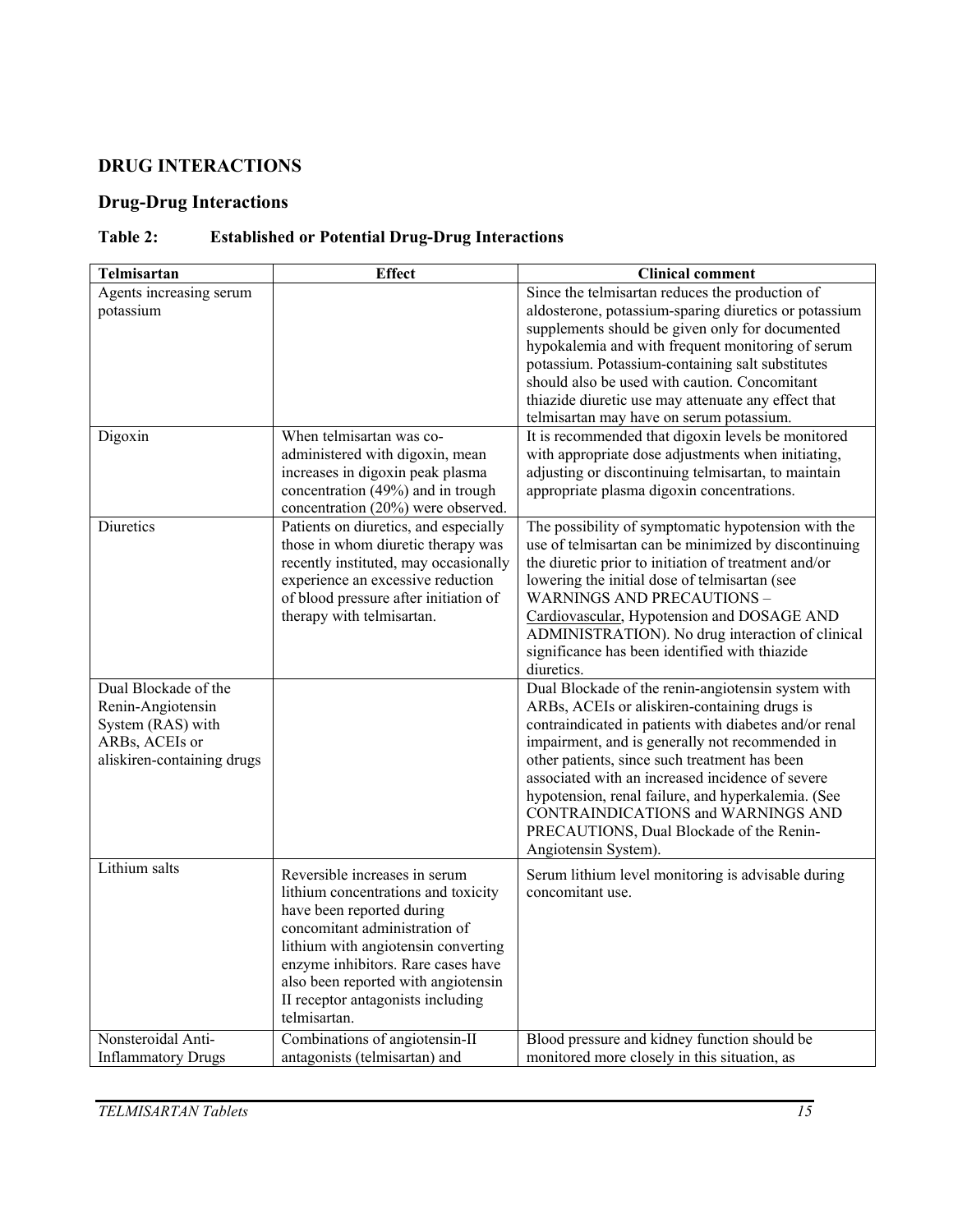| Telmisartan | <b>Effect</b>                                                                                                                                                                                           | <b>Clinical comment</b>                                                                                                                                                 |
|-------------|---------------------------------------------------------------------------------------------------------------------------------------------------------------------------------------------------------|-------------------------------------------------------------------------------------------------------------------------------------------------------------------------|
| (NSAIDs)    | NSAIDs (including ASA and COX-<br>2 inhibitors) might have an<br>increased risk for acute renal failure                                                                                                 | occasionally there can be a substantial increase in<br>blood pressure.                                                                                                  |
|             | and hyperkalemia.<br>NSAIDs (including ASA and COX-                                                                                                                                                     | Monitoring of renal function at the beginning and<br>during the course of the treatment should be<br>recommended.                                                       |
|             | 2 inhibitors) and angiotensin-II<br>receptor antagonists exert a                                                                                                                                        | Co-administration of telmisartan did not result in a                                                                                                                    |
|             | synergistic effect on the decrease of<br>glomerular filtration. In patients<br>with pre-existing renal impairment,<br>this may lead to acute renal failure.                                             | clinically significant interaction with ibuprofen.                                                                                                                      |
| Ramipril    | In one study, the co-administration<br>of telmisartan and ramipril led to an<br>increase of up to 2.5 fold in the<br>AUC0-24 and Cmax of ramipril and<br>ramiprilat.                                    | The clinical relevance of this observation is not<br>known.                                                                                                             |
| Warfarin    | Telmisartan administered for 10<br>days slightly decreased the mean<br>warfarin trough plasma<br>concentration; this decrease did not<br>result in a change in International<br>Normalized Ratio (INR). |                                                                                                                                                                         |
| Other       |                                                                                                                                                                                                         | Co-administration of telmisartan also did not result in<br>a clinically significant interaction with<br>acetaminophen, amlodipine, glyburide or<br>hydrochlorothiazide. |

# **Drug-Food Interactions**

When telmisartan is taken with food, the reduction in the area under the plasma concentration-time curve (AUC) of telmisartan varies from approximately 6% (40 mg) to approximately 19% (160 mg), and the reduction in  $C_{\text{max}}$  varies from approximately 26% (40 mg) to 56% (160 mg). However, three hours after administration, plasma concentrations are similar whether telmisartan is taken with or without food.

#### **Drug-Herb Interactions**

Interactions with herbal products have not been established.

#### **Drug-Laboratory Interactions**

Interactions with laboratory tests have not been established.

#### **Drug-Lifestyle Interactions**

No studies on the effect on the ability to drive and use machines have been performed. However, when driving vehicles or operating machinery it should be taken into account that dizziness or drowsiness may occasionally occur when taking antihypertensive therapy.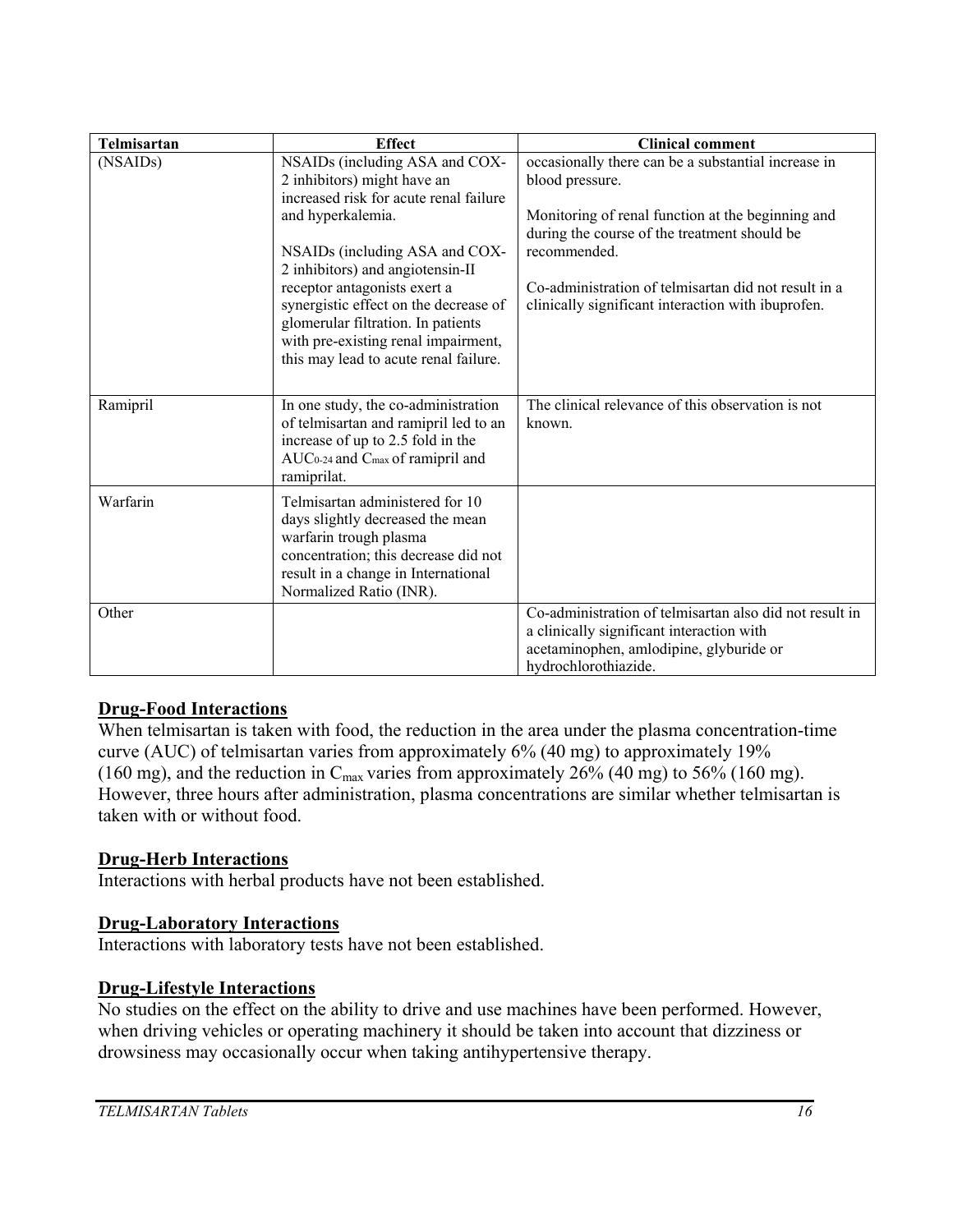# **DOSAGE AND ADMINISTRATION**

#### **Dosing Considerations**

The antihypertensive effect is present within 2 weeks and maximal reduction is generally attained after four weeks. If additional blood pressure reduction is required, a thiazide diuretic may be added.

TELMISARTAN tablets should be taken consistently with or without food.

### **Recommended Dose and Dosage Adjustment**

Treatment of Essential Hypertension: The recommended dose of TELMISARTAN tablets is 80 mg once daily.

No initial dosing adjustment is necessary for elderly patients or for patients with renal impairment, but greater sensitivity in some older individuals cannot be ruled out. Markedly reduced telmisartan plasma levels were observed in patients on hemodialysis.

For patients with hepatic impairment a starting dose of 40 mg is recommended (see **WARNINGS AND PRECAUTIONS**, Hepatic/Biliary/Pancreatic).

When initiating telmisartan therapy at 80 mg dose, monitoring of blood pressure is recommended, and if appropriate adjustment of medications that lower blood pressure may be necessary.

# **Missed Dose**

TELMISARTAN tablets should be taken at the same time each day, preferably in the morning. However, if a dose is missed during the day, the next dose should be continued at the usual time. Do not double dose.

# **OVERDOSAGE**

Limited data are available with regard to overdosage in humans. The most prominent manifestations of overdosage were hypotension and/or tachycardia; bradycardia also occurred. If symptomatic hypotension should occur, supportive treatment should be instituted. Telmisartan is not removed by hemodialysis.

For management of a suspected drug overdose contact your regional Poison Control Centre immediately.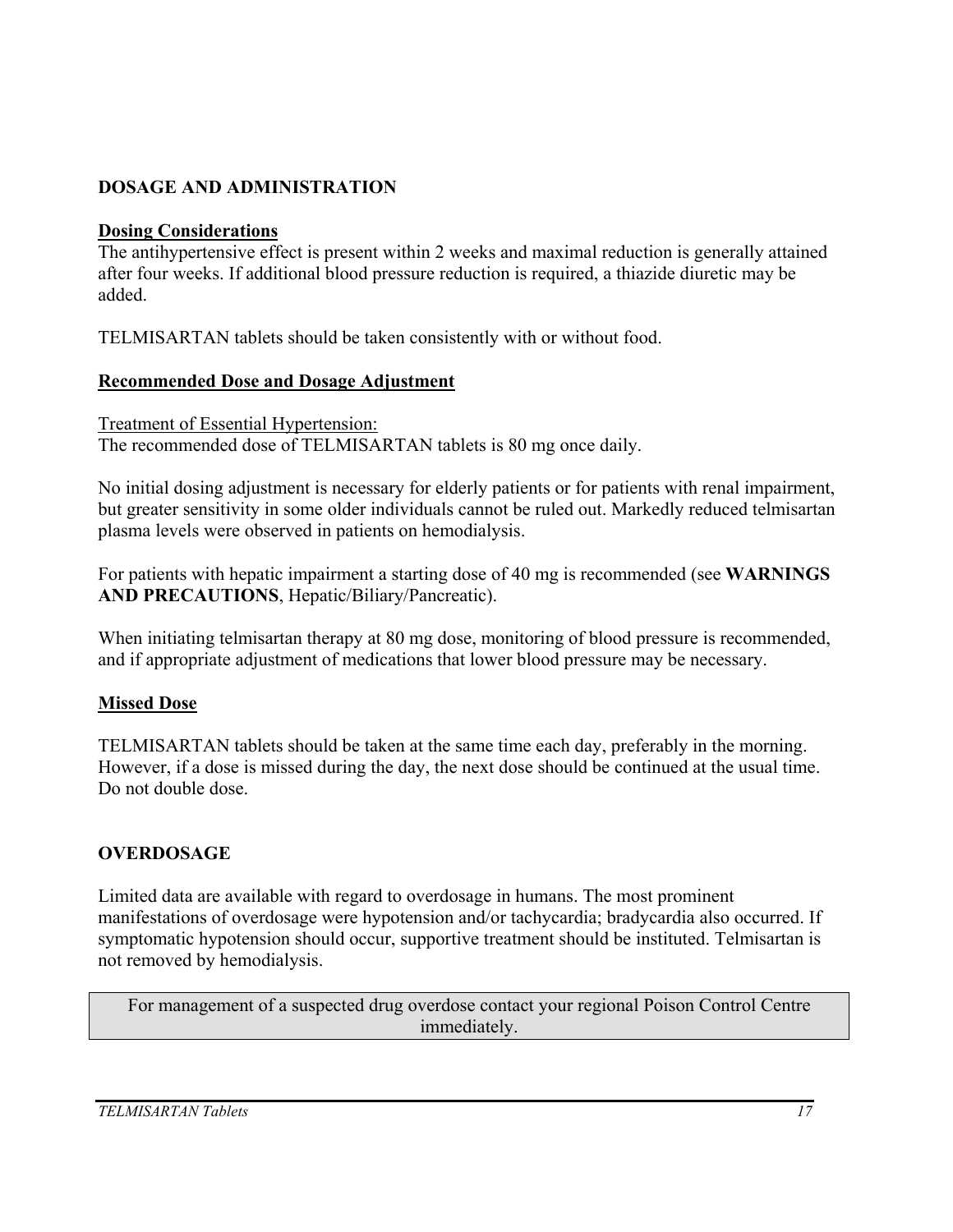# **ACTION AND CLINICAL PHARMACOLOGY**

# **Mechanism of Action**

Telmisartan is an orally active angiotensin II AT1 receptor antagonist. By selectively blocking the binding of angiotensin II to the AT<sub>1</sub> receptors telmisartan blocks the vasoconstrictor and aldosterone secreting effects of angiotensin II. Telmisartan does not exhibit any partial agonist activity at the AT<sub>1</sub> receptors, and has essentially no affinity for the AT<sub>2</sub> receptors. AT<sub>2</sub> receptors have been found in many tissues, but to date they have not been associated with cardiovascular homeostasis. In vitro binding studies indicate that telmisartan has no relevant affinity for other receptors nor does it inhibit human plasma renin.

Telmisartan does not inhibit angiotensin converting enzyme, also known as kininase II, the enzyme that converts angiotensin I to angiotensin II and degrades bradykinin, nor does it affect renin or other hormone receptors or ion channels involved in cardiovascular regulation of blood pressure and sodium homeostatis.

In hypertensive patients blockade of angiotensin II AT1 receptors results in two to three fold increase in plasma renin and angiotensin II plasma concentrations. Long term effects of increased AT2 receptor stimulation by angiotensin II are unknown.

# **Pharmacodynamics**

# Treatment of Essential Hypertension

In normal volunteers, a dose of telmisartan 80 mg inhibited the pressor response to an intravenous infusion of angiotensin II by about 90% at peak with approximately 40% inhibition persisting for 24 hours.

In hypertensive patients with normal renal function, no clinically significant effects on renal plasma flow, filtration fraction, or glomerular filtration rate were observed. In multiple dose studies in hypertensive patients, telmisartan had no adverse effect on renal function as measured by serum creatinine or blood urea nitrogen.

The antihypertensive effects of telmisartan were demonstrated in six placebo-controlled clinical trials, in a total of 1773 patients, 1031 of whom were treated with telmisartan tablets. Upon initiation of antihypertensive treatment with telmisartan, blood pressure was reduced after the first dose and there was a gradual increase in the antihypertensive effect during continued treatment for  $\leq$  12 weeks, with most of the increase occurring during the first month. Onset of antihypertensive activity occurs within 3 hours after administration of a single oral dose. The antihypertensive effect of once daily administration of telmisartan is maintained for the full 24-hour dose interval. The magnitude of blood pressure reduction from baseline, after placebo subtraction, was on average (SBP/DBP) -11.3/-7.3 mmHg for Telmisartan 40 mg once daily, and -13.7/-8.1 mmHg for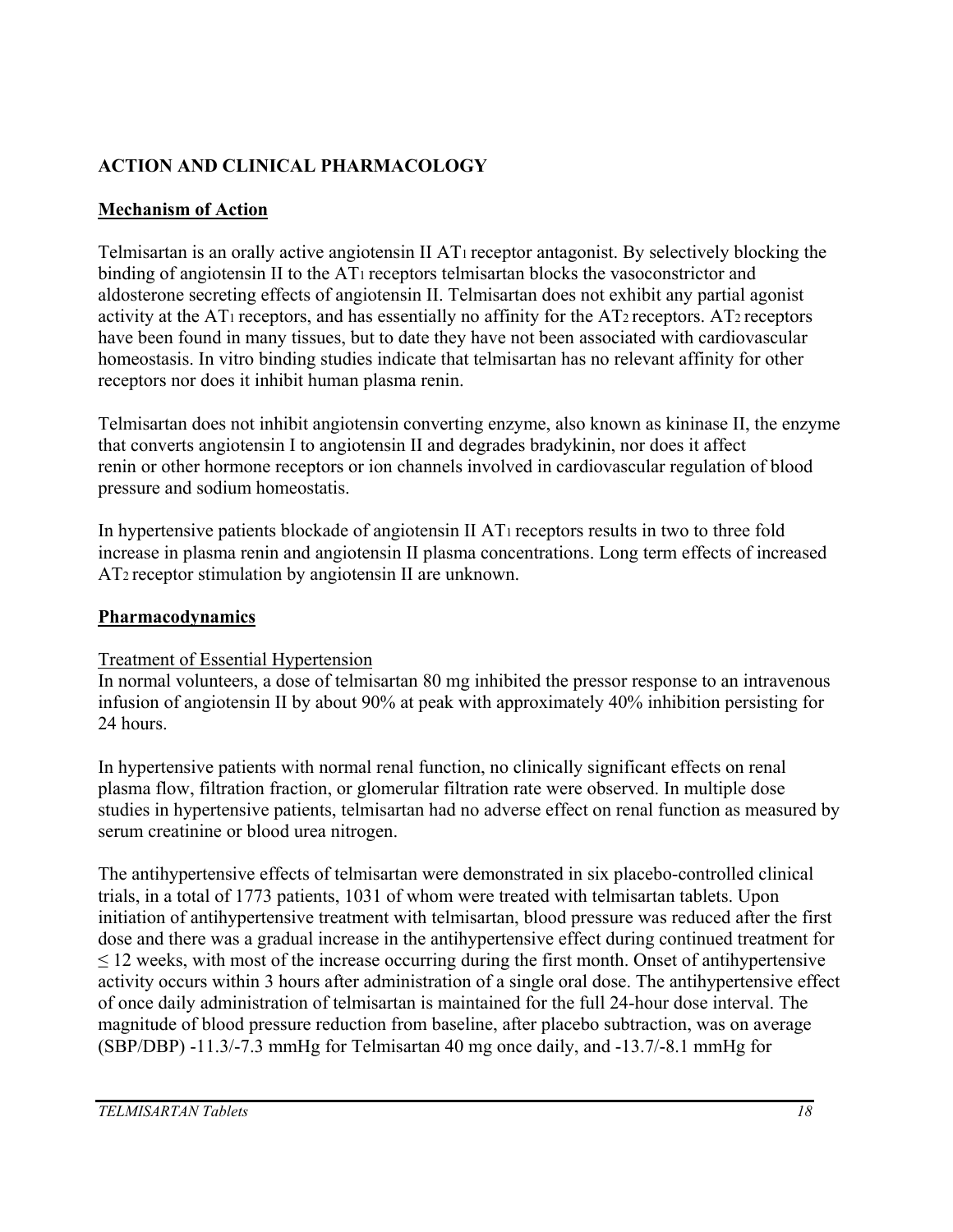telmisartan 80 mg once daily. Upon abrupt cessation of treatment with Telmisartan, blood pressure gradually returned to baseline values over a period of several days. During long term studies (without placebo control) the effect of telmisartan appeared to be maintained for  $\geq$  one year.

For those patients treated with telmisartan 80 mg once daily who required additional blood pressure reduction, addition of a low dose of hydrochlorothiazide (12.5 mg) resulted in incremental blood pressure reductions of -9.4/-7.0 mmHg.

The antihypertensive effect of once-daily telmisartan (40-80 mg) was similar to that of once-daily amlodipine (5-10 mg), atenolol (50-100 mg), enalapril (5-20 mg) and lisinopril (10-40 mg).

There was essentially no change in heart rate in telmisartan-treated patients in controlled trials.

In clinical trials with post-dose in-clinic monitoring no excessive blood pressure lowering peak effect was observed even after the first dose, and the incidence of symptomatic orthostasis was very low (0.04%). With automated ambulatory blood pressure monitoring, the 24-hour trough-topeak ratio for telmisartan was determined to be at least 80% for both systolic and diastolic blood pressure.

The antihypertensive effect of telmisartan is not influenced by patient age, weight or body mass index. Blood pressure in hypertensive black patients (usually a low renin population) is significantly reduced by telmisartan (compared to placebo), but less so than in non-black patients.

*Diabetic Patients:* Multiple exploratory post hoc analyses were carried out on the three cardiovascular (CV) outcome trials (ONTARGET, TRANSCEND and PRoFESS). In TRANSCEND and PRoFESS, an increased risk of unexpected CV death was seen with telmisartan versus placebo in diabetics without previously diagnosed coronary artery disease (CAD) but not in those with a documented history of CAD. No such increased risk was demonstrated in ONTARGET for telmisartan versus ramipril in diabetes patients without previously diagnosed CAD.

These findings in diabetics with added cardiovascular risk, could be related to a pre-existing but asymptomatic or silent CAD. Diabetics with undiagnosed and therefore untreated CAD may be at increased risk when lowering blood pressure too far, e.g. when initiating antihypertensive therapy, due to a further reduction of perfusion in an already narrowed coronary artery.

# **Pharmacokinetics**

**Absorption:** Following oral administration, telmisartan is well absorbed, with a mean absolute bioavailability of about 50%. Mean peak concentrations of telmisartan are reached in 0.5-1 hour after dosing.

The pharmacokinetic profile is characterized by greater than proportional increases of plasma concentrations ( $C_{\text{max}}$  and AUC) with increasing doses  $> 40$  mg. Telmisartan shows bi-exponential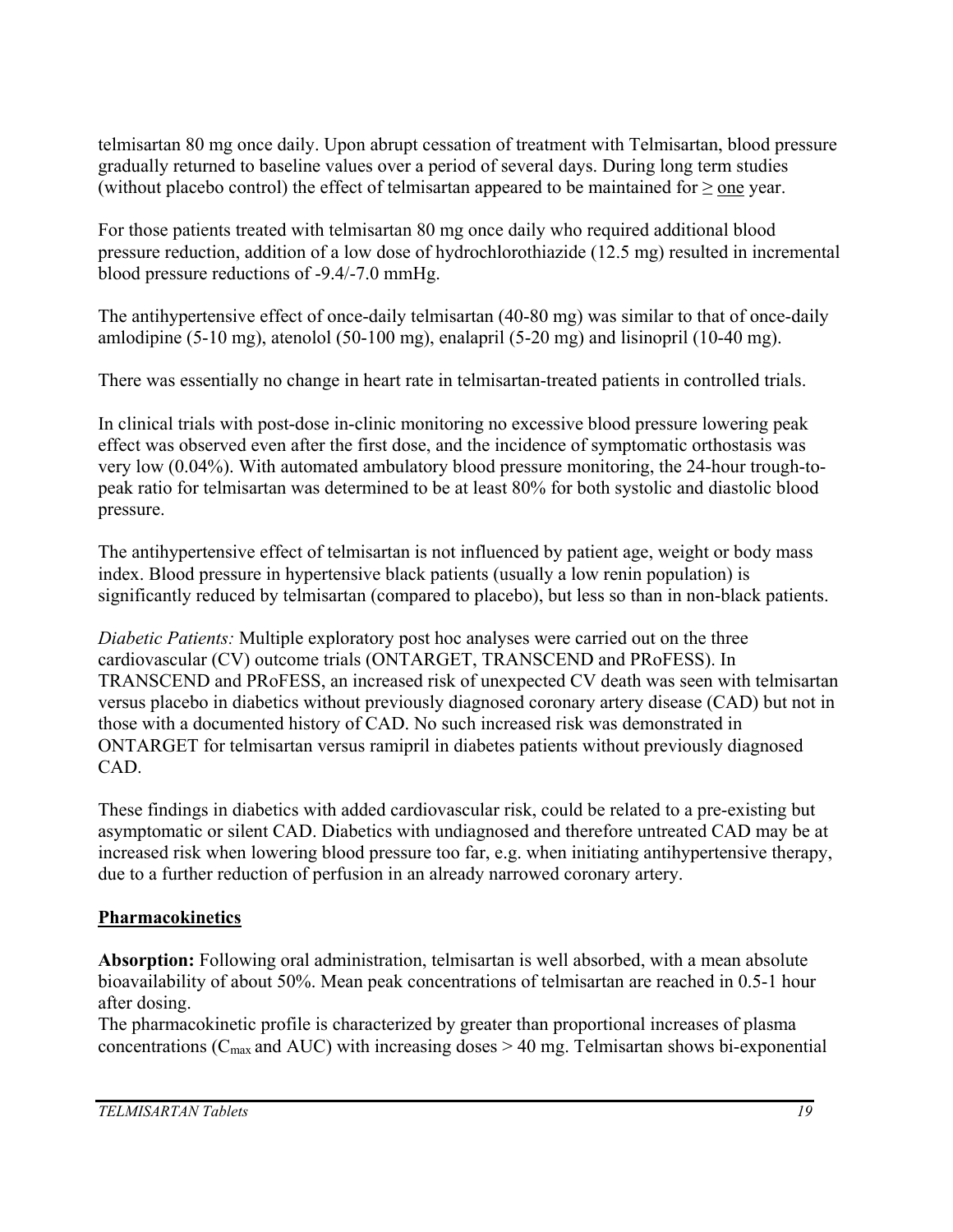decay kinetics with a terminal elimination half life of approximately 24 hours, and does not accumulate in plasma upon repeated once-daily dosing.

**Metabolism:** Telmisartan is metabolized by conjugation with glucuronic acid to form an acylglucuronide of telmisartan. This glucuronide is the only metabolite which has been identified in human plasma and urine. Following both oral dosing and intravenous administration of radiolabeled telmisartan, the parent compound represented approximately 85% and the glucuronide approximately 11% of total radioactivity in plasma. No pharmacological activity has been shown for the glucuronide conjugate.

The CYP 450 isoenzymes are not responsible for telmisartan metabolism.

**Excretion:** Total plasma clearance of telmisartan is  $> 800$  mL/min. Half-life and total clearance appear to be independent of dose. Biliary excretion is the main route of elimination of telmisartan and its metabolite. Following intravenous and oral administration of  $C^{14}$  labelled telmisartan 0.91% and 0.49% of administered dose were found in the urine as glucuronide, respectively. Most of the oral and intravenous dose, >97%, was excreted in feces as the parent compound.

Women have a lower telmisartan clearance and have a greater systolic blood pressure response at trough than men.

**Distribution:** Telmisartan is >99.5% bound to plasma protein, mainly albumin and a1-acid glycoprotein. Plasma protein binding is constant over the concentration range achieved with therapeutic doses. The volume of distribution for telmisartan is approximately 500 liters, indicating additional tissue binding sites.

When telmisartan is taken with food, the reduction in the area under the plasma concentration-time curve (AUC) of telmisartan varies from approximately 6% (40 mg) to approximately 19% (160 mg), and the reduction in  $C_{\text{max}}$  varies from approximately 26% (40 mg) to 56% (160 mg). However, three hours after administration, plasma concentrations are similar whether telmisartan is taken with or without food.

# **Special Populations and Conditions**

# **Pediatrics:**

Telmisartan pharmacokinetics have not been investigated in patients <18 years of age.

# **Geriatrics:**

The pharmacokinetics of telmisartan do not differ between the elderly and those younger than 65 years (see **DOSAGE AND ADMINISTRATION**).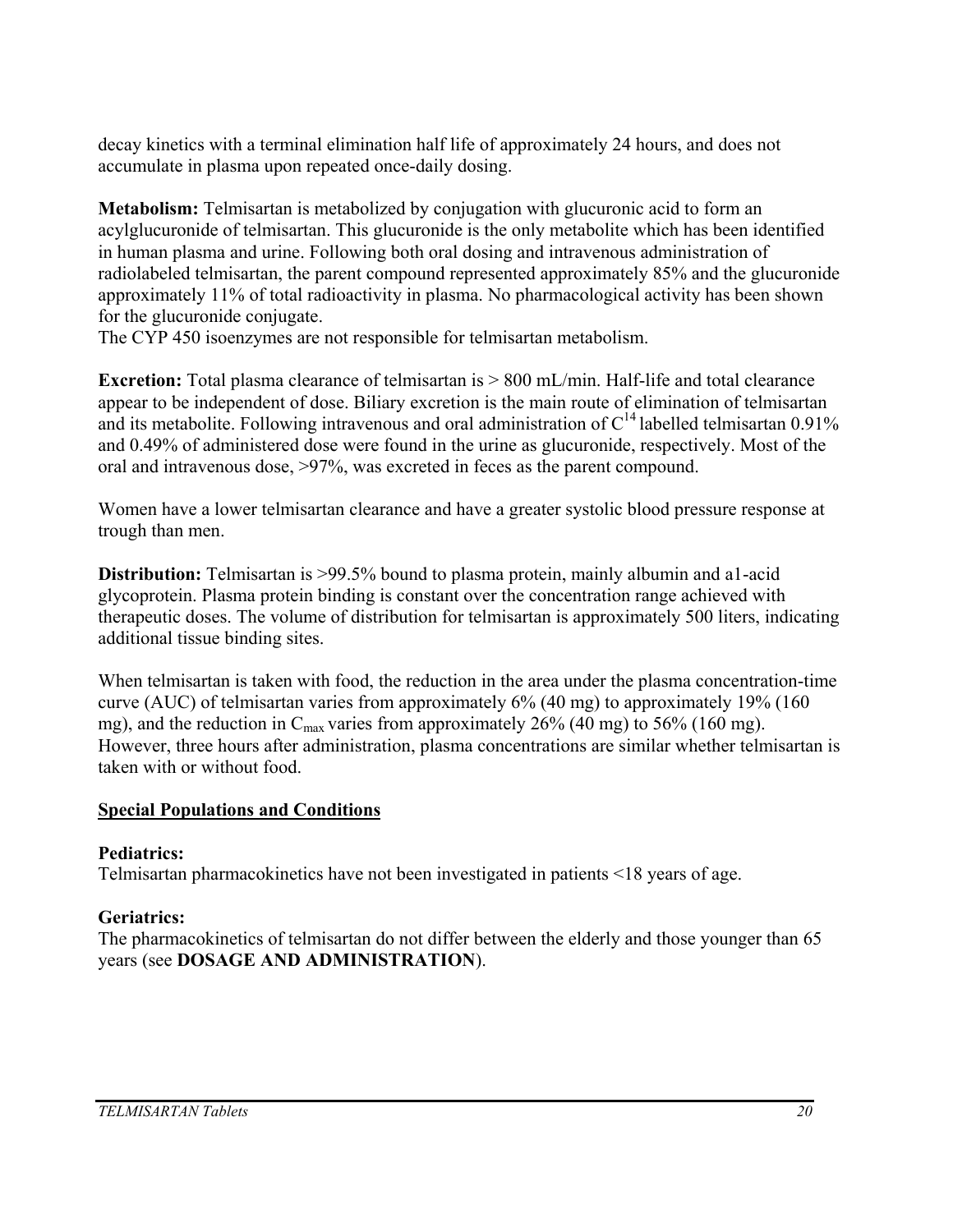#### **Gender:**

Plasma concentrations of telmisartan are generally 2-3 fold higher in females than in males. No dosage adjustment is necessary.

### **Hepatic Insufficiency:**

In patients with hepatic insufficiency, plasma concentrations of telmisartan are increased, and absolute bioavailability approaches 100%. A lower starting dose should be considered (see **WARNINGS AND PRECAUTIONS** and **DOSAGE AND ADMINISTRATION**).

### **Renal Insufficiency:**

Renal excretion of telmisartan is negligible. No dosage adjustment is necessary in patients with renal insufficiency. In patients on hemodialysis both  $C_{\text{max}}$  and AUC of telmisartan were markedly reduced as compared to healthy volunteers. Telmisartan is not removed by hemodialysis (see **WARNINGS AND PRECAUTIONS** and **DOSAGE AND ADMINISTRATION**).

### **Genetic Polymorphism:**

No studies were conducted to evaluate the influence of genetic polymorphisms on the pharmacokinetics or pharmacodynamics of telmisartan.

# **STORAGE AND STABILITY**

For Bottles: Store between 15ºC and 30ºC. Keep container tightly closed. Protect from moisture. For Blisters: Store between 15ºC and 30ºC. Protect from moisture.Tablets should not be removed from blisters until immediately prior to administration.

# **DOSAGE FORMS, COMPOSITION AND PACKAGING**

TELMISARTAN is supplied as 40 mg and 80 mg tablets for oral administration.

In addition to the active ingredient telmisartan, each tablet contains the following inactive ingredients: hydroxypropyl methylcellulose, magnesium stearate, mannitol, meglumine, povidone, sodium hydroxide, and sorbitol.

TELMISARTAN Tablets 40 mg are white, oblong-shaped, uncoated tablets marked with the "rph" on one side, and "T72" on the other side. Available in bottles of 30 and 500 tablets, and in blisters of 28 tablets.

TELMISARTAN Tablets 80 mg are white, oblong-shaped, uncoated tablets marked with the "rph" on one side, and "T71" on the other side. Available in bottles of 30 and 500 tablets, and in blisters of 28 tablets.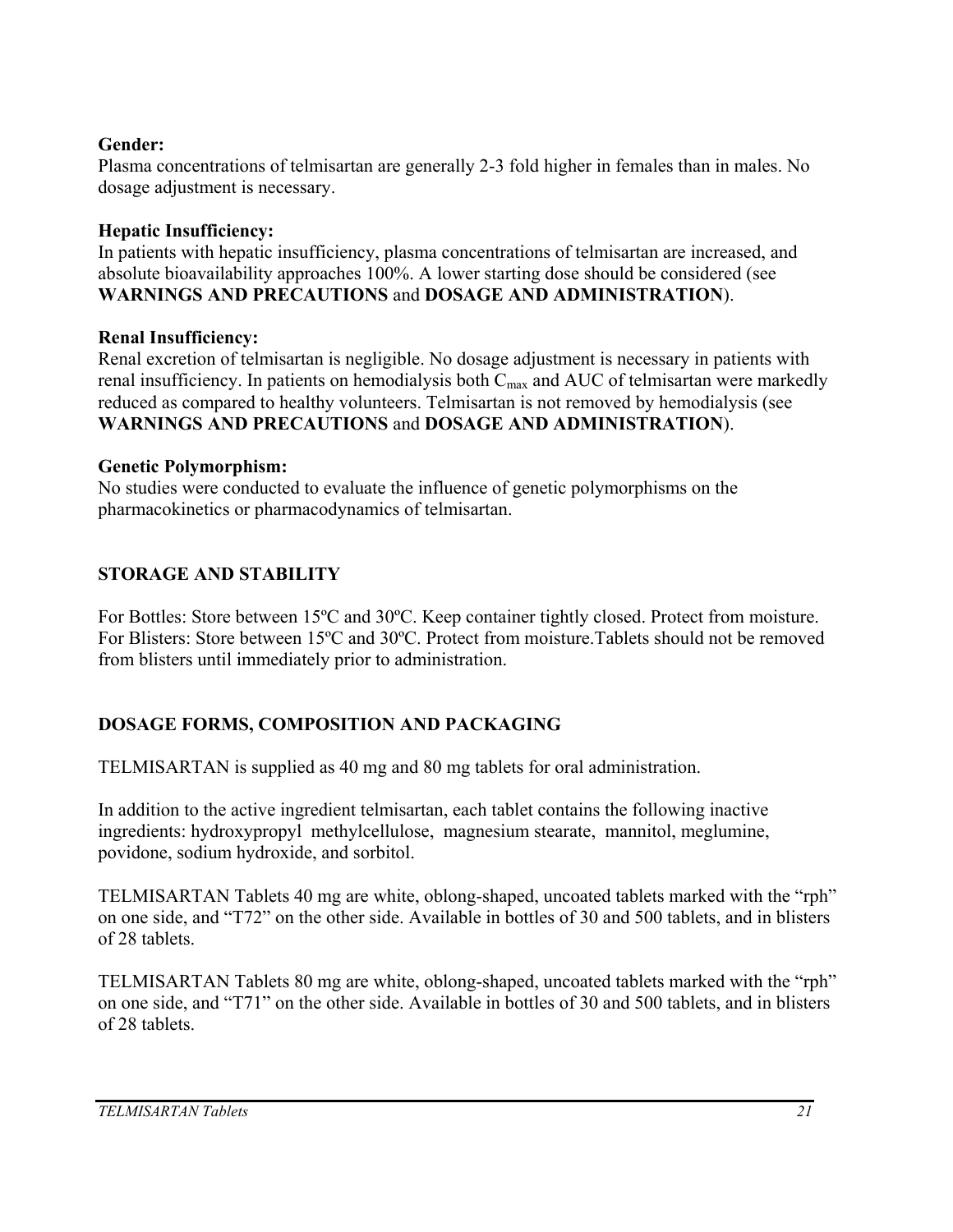# **PART II: SCIENTIFIC INFORMATION**

### **PHARMACEUTICAL INFORMATION**

#### **Drug Substance**

*Proper name:* Telmisartan

*Chemical name:* [1,1'-Biphenyl]-2-carboxylic acid,4'-[(1,4'- dimethyl-2'-propyl[2,6'-bi-1H benzimidazol]-1'-yl)methyl]-(CAS)1

*Molecular formula and molecular mass:* C33H30N4O2, 514.63 g/mol

*Structural formula:*



*Physicochemical properties:* 

#### **Description:**

Telmisartan is a white to off-white, odorless crystalline powder. It is practically insoluble in water and in the pH range of 3 to 9, sparingly soluble in strong acid (except HCL), and soluble in strong base.

#### **Polymorphism:**

Exhibits two different polymorphic modifications, Form A (thermodynamically more stable), Form B, and a third pseudo polymorphic form.

| <b>Melting Point:</b> | $269 \pm 1$ °C (polymorphic Form A) |  |  |  |
|-----------------------|-------------------------------------|--|--|--|
|                       | $183 \pm 1$ °C (polymorphic Form B) |  |  |  |

**Apparent partition coefficient:** log papp = 3.2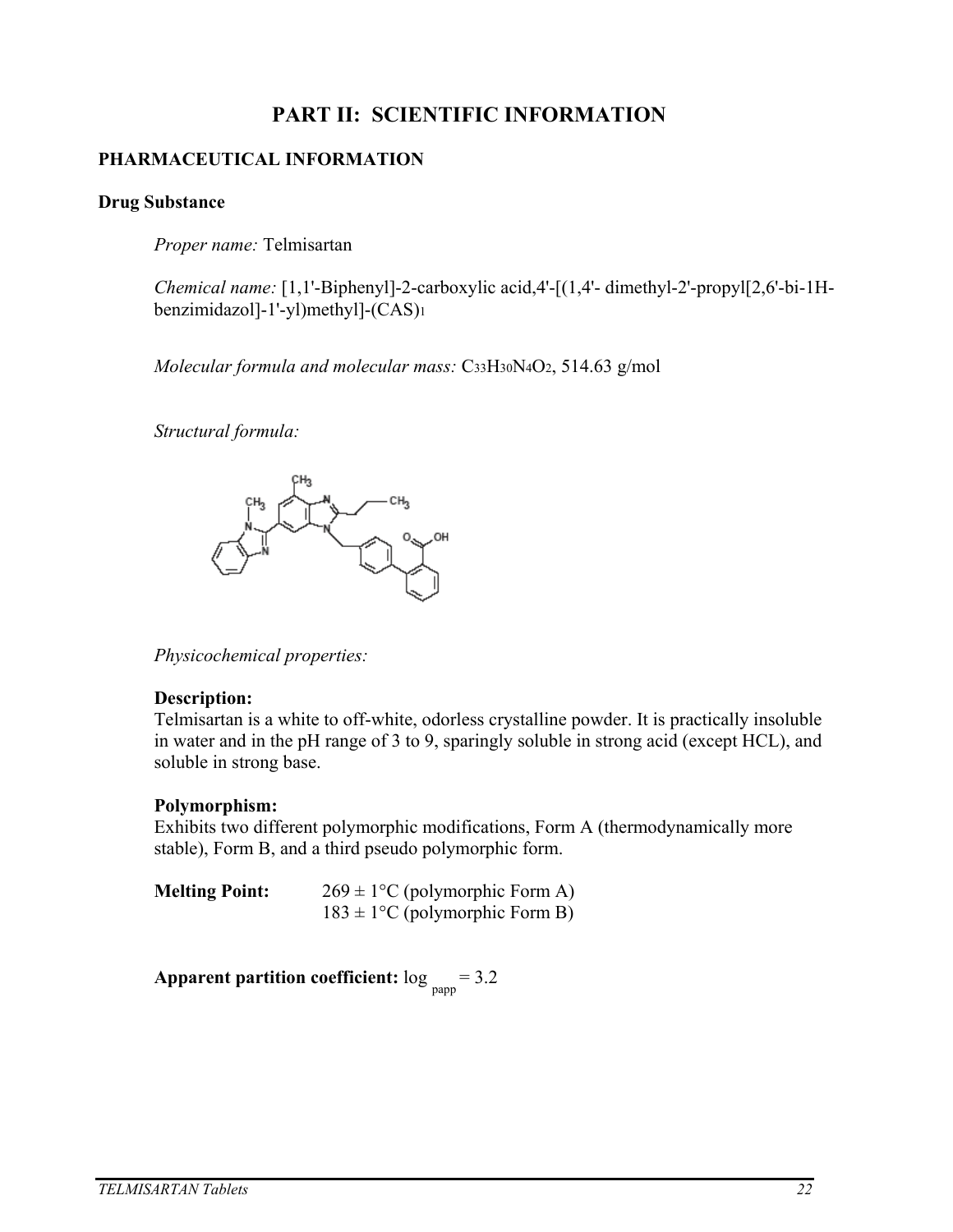### **CLINICAL TRIALS**

#### **Comparative Bioavailability Studies**

A single dose crossover comparative bioavailability study of TELMISARTAN 80 mg tablets and Micardis<sup>®</sup> 80 mg tablets (CRP) following an 80 mg dose in 28 healthy male volunteers under fasting conditions was conducted. The results indicate that TELMISARTAN tablets 80 mg are bioequivalent to Micardis® 80 mg tablets. The summary of results is presented in the following table:

| осинчена парее от тие совитичать роступие ющи гранта                                         |                 |                                 |                               |                         |  |
|----------------------------------------------------------------------------------------------|-----------------|---------------------------------|-------------------------------|-------------------------|--|
| Telmisartan<br>(1 x 80 mg)<br>From measured data<br>Geometric Mean<br>Arithmetic Mean (CV %) |                 |                                 |                               |                         |  |
| Parameter                                                                                    | TELMISARTAN*    | Micardis <sup>®</sup> $\dagger$ | % Ratio of<br>Geometric Means | 90% Confidence Interval |  |
| $AUC_{0-72}$                                                                                 | 901.85          | 947.18                          | 95.21                         | $89.16 - 101.68$        |  |
| $(ng \cdot h/mL)$                                                                            | 1125.05(64.5)   | 1161.10(61.2)                   |                               |                         |  |
| $AUC_{\infty}$                                                                               | 1112.82         | 1224.23                         | 90.90                         | $84.30 - 98.02$         |  |
| $(ng \cdot h/mL)$                                                                            | 1359.80 (63.4)  | 1493.59 (64.0)                  |                               |                         |  |
| $C_{\text{max}}$                                                                             | 162.78          | 171.51                          | 94.91                         | $82.83 - 108.75$        |  |
| (ng/mL)                                                                                      | 186.39(56.1)    | 206.13(72.0)                    |                               |                         |  |
| $T_{\text{max}}^{\S}$                                                                        | 1.00            | 0.67                            |                               |                         |  |
| (h)                                                                                          | $(0.50 - 2.00)$ | $(0.33 - 3.00)$                 |                               |                         |  |
| $T_{\frac{1}{2}}^{\epsilon}$                                                                 | 21.41(27.0)     | 24.36 (49.7)                    |                               |                         |  |
| (h)                                                                                          |                 |                                 |                               |                         |  |

#### SUMMARY TABLE OF THE COMPARATIVE BIOAVAILABILITY DATA

\* TELMISARTAN 80 mg tablets (Sivem Pharmaceuticals ULC.).

† Micardis® 80 mg tablets (Boehringer Ingelheim (Canada) Ltd./ Ltée.) were purchased in Canada.

 $\frac{1}{2}$  Expressed as the median (range) only

 $e$  Expressed as the arithmetic mean (CV%) only

#### **Study demographics and trial design**

#### **Table 3: Summary of patient demographics for clinical trials in specific indication**

| <b>Study</b>                                                                                                  | Dosage, route of administration and<br>duration                                                                                         | <b>Study subjects</b><br>$(n=number)$ | Mean age<br>(Range) | Gender                     |
|---------------------------------------------------------------------------------------------------------------|-----------------------------------------------------------------------------------------------------------------------------------------|---------------------------------------|---------------------|----------------------------|
| Randomized, Double<br>blind, Placebo-<br>controlled in mild to<br>moderate essential<br>hypertensive patients | Treatment doses: 40 mg, 80 mg, 120<br>$mg(40 mg + 80 mg)$ once daily<br>Route of Administration: Oral<br>Duration of treatment: 4 weeks | 207                                   | 51.8 (30-68)        | $62\%$ male/<br>38% female |
| Randomized, Double<br>blind, Placebo-                                                                         | Treatment doses: 20 mg, 40 mg, 80 mg,<br>120 mg (40 mg + 80 mg), 160 mg (80                                                             | 274                                   | $52.3(28-72)$       | $69\%$ male/<br>31% female |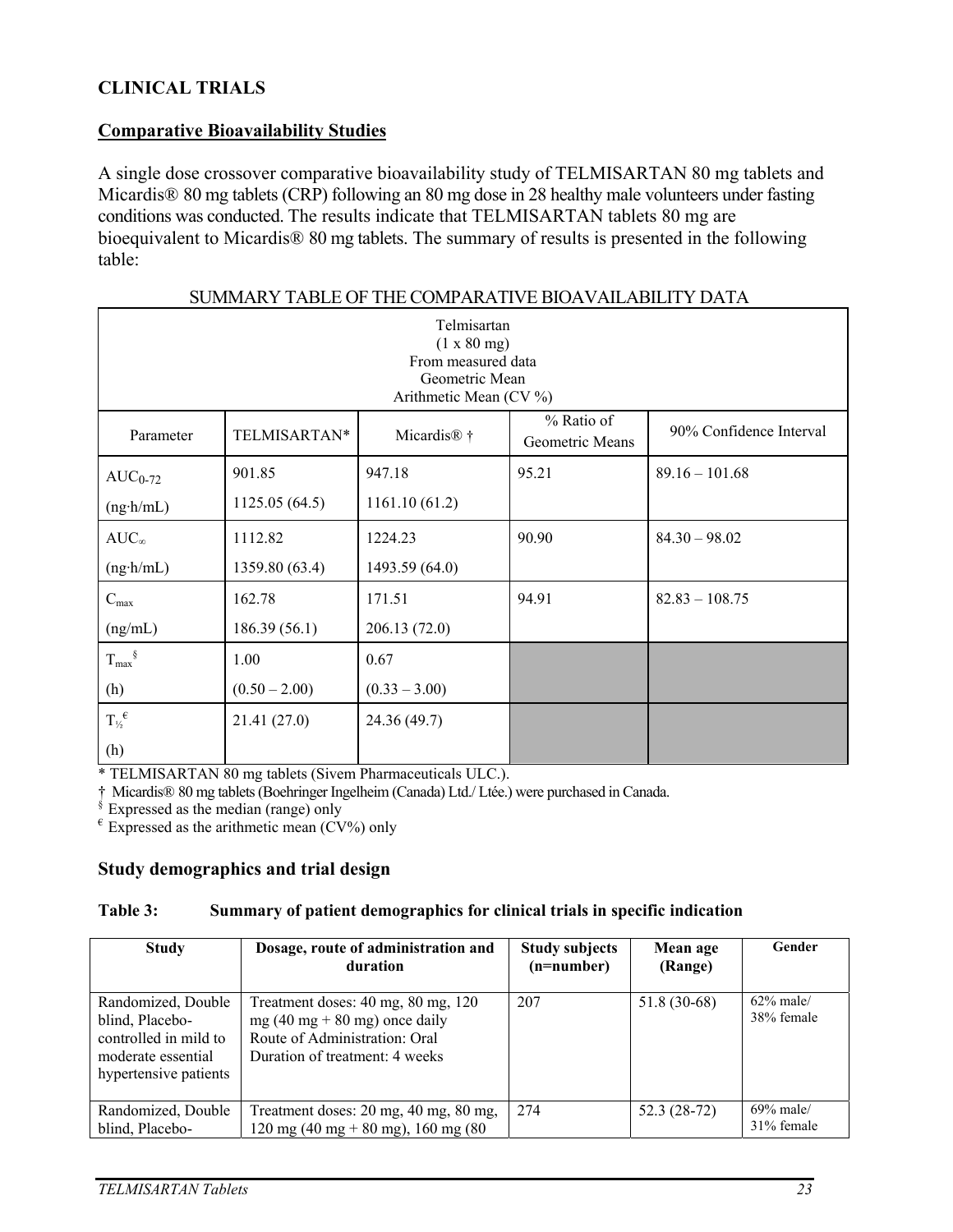| <b>Study</b>                                                                                                  | Dosage, route of administration and<br>duration                                                                                                    | <b>Study subjects</b><br>$(n=number)$ | Mean age<br>(Range) | Gender                     |
|---------------------------------------------------------------------------------------------------------------|----------------------------------------------------------------------------------------------------------------------------------------------------|---------------------------------------|---------------------|----------------------------|
| controlled in mild to<br>moderate essential                                                                   | $mg + 80$ mg) once daily<br>Route of Administration: Oral                                                                                          |                                       |                     |                            |
| hypertensive patients                                                                                         | Duration of treatment: 4 weeks                                                                                                                     |                                       |                     |                            |
| Randomized, Double<br>blind, Placebo-<br>controlled in mild<br>to moderate essential<br>hypertensive patients | Treatment doses: 40 mg, 80<br>mg, 120 mg, 160 mg (80 mg + 80 mg)<br>once daily<br>Route of Administration: Oral<br>Duration of treatment: 12 weeks | 440                                   | 54.1 (21-83)        | $64\%$ male/<br>36% female |

\*median age

T=telmisartan

# **Study Results**

### **Table 4: Results of studies**

| Endpoint(s)                                                                                                                  | <b>Efficacy Results</b>                                                                                                                                         |                            |                                                                                         |                      |  |  |
|------------------------------------------------------------------------------------------------------------------------------|-----------------------------------------------------------------------------------------------------------------------------------------------------------------|----------------------------|-----------------------------------------------------------------------------------------|----------------------|--|--|
| Change from baseline in                                                                                                      | <b>Intent-to-Treat Supine Blood Pressure Results</b>                                                                                                            |                            |                                                                                         |                      |  |  |
| supine DBP at trough (24                                                                                                     | Adjusted Mean Changes from Baseline (mmHg)                                                                                                                      |                            |                                                                                         |                      |  |  |
| hours post dosing) at last                                                                                                   | Treatment                                                                                                                                                       | ${\underline{\mathbf{N}}}$ | Systolic                                                                                | Diastolic            |  |  |
| double-blind visit.                                                                                                          | Placebo                                                                                                                                                         | 43                         | $+3.5$                                                                                  | $-1.5$               |  |  |
|                                                                                                                              | Telmisartan 40 mg                                                                                                                                               | 40                         | $-10.0***$                                                                              | $-7.9***$            |  |  |
|                                                                                                                              | Telmisartan 80 mg                                                                                                                                               | 41                         | $-15.5***$                                                                              | $-8.7***$            |  |  |
|                                                                                                                              | Telmisartan 120 mg                                                                                                                                              | 41                         | $-12.5***$                                                                              | $-9.8***$            |  |  |
|                                                                                                                              | ***: $p < 0.001$ vs. Placebo                                                                                                                                    |                            |                                                                                         |                      |  |  |
|                                                                                                                              | ****: $p < 0.0001$ vs. Placebo                                                                                                                                  |                            |                                                                                         |                      |  |  |
| Change from baseline in                                                                                                      |                                                                                                                                                                 |                            | <b>Intent-to-Treat Analysis of the Change from Baseline in Supine Blood Pressure</b>    |                      |  |  |
| supine DBP at trough (24-                                                                                                    |                                                                                                                                                                 |                            | Adjusted <sup>1</sup> Mean Change (S.E.) (mmHg)                                         |                      |  |  |
| hours post-dosing) at the                                                                                                    | Treatment                                                                                                                                                       | $\underline{\mathbf{N}}$   | Diastolic                                                                               | Systolic             |  |  |
| last observation during the                                                                                                  |                                                                                                                                                                 |                            | $(baseline = 102.4)$                                                                    | $(baseline = 151.2)$ |  |  |
| double-blind phase                                                                                                           | Placebo                                                                                                                                                         | 46                         | $-0.4(1.2)$                                                                             | 3.2(1.9)             |  |  |
|                                                                                                                              | Telmisartan 20 mg                                                                                                                                               | 47                         | $-6.9(1.1)$ ****                                                                        | $-3.3(1.8)$ *        |  |  |
|                                                                                                                              | Telmisartan 40 mg                                                                                                                                               | 47                         | $-8.6(1.2)$ ****                                                                        | $-7.8(1.9)$ ****     |  |  |
|                                                                                                                              | Telmisartan 80 mg                                                                                                                                               | 44                         | $-10.5(1.2)$ ****                                                                       | $-9.8(1.9)$ ****     |  |  |
|                                                                                                                              | Telmisartan 120 mg                                                                                                                                              | 45                         | $-8.9(1.2)$ ****                                                                        | $-9.1(1.9)$ ****     |  |  |
|                                                                                                                              | Telmisartan 160 mg                                                                                                                                              | 44                         | $-9.4(1.2)$ ****                                                                        | $-11.7(2.0)$ ****    |  |  |
|                                                                                                                              | <sup>1</sup> Based on a model with the effects of baseline blood pressure, center, treatment and treatment by-<br>Legend for treatment comparison with placebo: |                            |                                                                                         |                      |  |  |
| Change from baseline in                                                                                                      | ****: $p < 0.0001$                                                                                                                                              |                            | <b>Intent-to-Treat Analysis of the Change from Baseline in Supine Blood Pressure at</b> |                      |  |  |
| supine DBP and SBP at                                                                                                        |                                                                                                                                                                 |                            | <b>Trough</b>                                                                           |                      |  |  |
| trough (24 hours post-                                                                                                       |                                                                                                                                                                 |                            | Adjusted: Mean Changes (S.E.) (mmHg)                                                    |                      |  |  |
| dosing)                                                                                                                      | Treatment                                                                                                                                                       | ${\bf N}$                  | Diastolic                                                                               | Systolic             |  |  |
| at the last observation                                                                                                      |                                                                                                                                                                 |                            | $(baseline = 100.4)$                                                                    | $(baseline = 153.9)$ |  |  |
| during the double-blind                                                                                                      | Placebo                                                                                                                                                         | 74                         | $-1.8(0.9)$                                                                             | $+0.8(1.6)$          |  |  |
| phase.                                                                                                                       | Telmisartan 40 mg                                                                                                                                               | 72                         | $-9.3(0.9)$ ****                                                                        | $-11.6(1.6)$ ****    |  |  |
|                                                                                                                              | Telmisartan 80 mg                                                                                                                                               | 71                         | $-9.7(0.9)$ ****                                                                        | $-11.8(1.6)$ ****    |  |  |
|                                                                                                                              | Telmisartan 120 mg                                                                                                                                              | 72                         | $-8.8(0.9)$ ****                                                                        | $-10.0(1.5)$ ****    |  |  |
|                                                                                                                              | Telmisartan 160 mg                                                                                                                                              | 73                         | $-8.6(0.9)$ ****                                                                        | $-11.9(1.5)$ ****    |  |  |
|                                                                                                                              | $1$ Based on a model with the effects of baseline blood pressure, center, treatment and treatment-by-<br>center interaction<br>****: $p < 0.0001$               |                            |                                                                                         |                      |  |  |
| Note: Significance of the treatment-by-center interaction was 0.5789 and 0.1557 for diastolic and<br>systolic, respectively. |                                                                                                                                                                 |                            |                                                                                         |                      |  |  |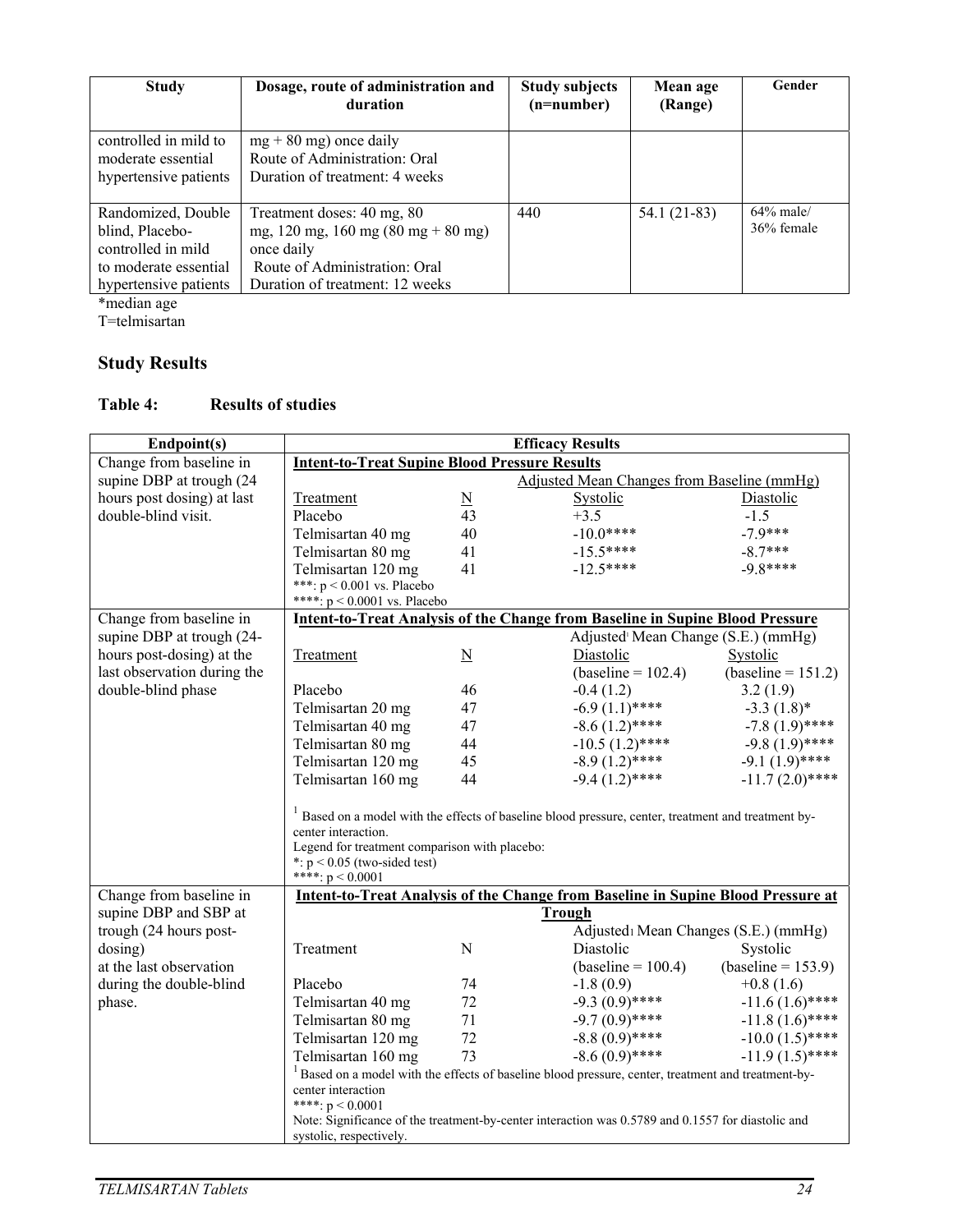# **DETAILED PHARMACOLOGY**

In *in vitro* studies, telmisartan displaced <sup>125</sup>I-angiotensin II from its binding site at the  $AT_1$ receptor with an inhibitor constant (Ki) of 3.7 nM.

In isolated strips of rabbit aorta, telmisartan exerted potent angiotensin II antagonism: the calculated dissociation constant was  $K_B 3.3 \cdot 10^{-10} M$ .

*In vivo* results showed that telmisartan was a potent and long acting antagonist of the functional response to exogenously administered angiotensin II in rats, rabbits and dogs after both intravenous and oral administration. Telmisartan showed dose dependent and long lasting (>24h) antihypertensive effects after single or repeated oral administration in various rodent models of experimental hypertension.

# **TOXICOLOGY**

#### **Acute Toxicity:**

In acute oral toxicity studies no deaths and no changes occurred in rats or dogs at 2000 mg/kg, the highest oral dose tested. The i.v.  $LD_{50}$  in rats was 150-200 mg/kg in males and 200-250 mg/kg in females.

#### **Chronic Toxicity**

Chronic oral toxicity of telmisartan was evaluated in studies following administration of doses up to 500 mg/kg for  $\leq$  26 weeks in rats, and  $\leq$  one year in dogs. Chronic intravenous toxicity was evaluated in studies of  $\leq$  four weeks at doses  $\leq$  20 mg/kg in rats and  $\leq$  50 mg/kg in dogs.

Repeated dose administration of telmisartan resulted in marked and long lasting hypotension, hyperplasia of juxtaglomerular apparatus and lesions of the gastrointestinal tract. Further effects were reduced body weight gain, heart weight and red blood cell indices, increased potassium and AST and ALT, the latter in the absence of morphological evidence of toxicity. No effect doses were not identified for decreased erythroid indices, increased BUN and juxtaglomerular hypertrophy/hyperplasia in rats and dogs.

#### **Reproduction**

In studies on fertility and reproductive performance in male and female rats no effect on mating performance, reproductive organs, or fertility in either sex, or on litter parameters was observed with telmisartan doses of 5-100 mg/kg. No teratogenic or embryotoxic potential in rats was observed at doses  $\leq 50$  mg/kg administered from day 7 through day 16 of pregnancy. Telmisartan was detectable in the placenta, fetus and amniotic fluid of rats after single oral doses of 1 mg/kg. However, at toxic dose levels, non-clinical studies indicated some hazardous potential of telmisartan to fetal development (increased number of late resorptions in rabbits) and to the postnatal development of the offspring: lower body weight, delayed eye opening, and higher mortality.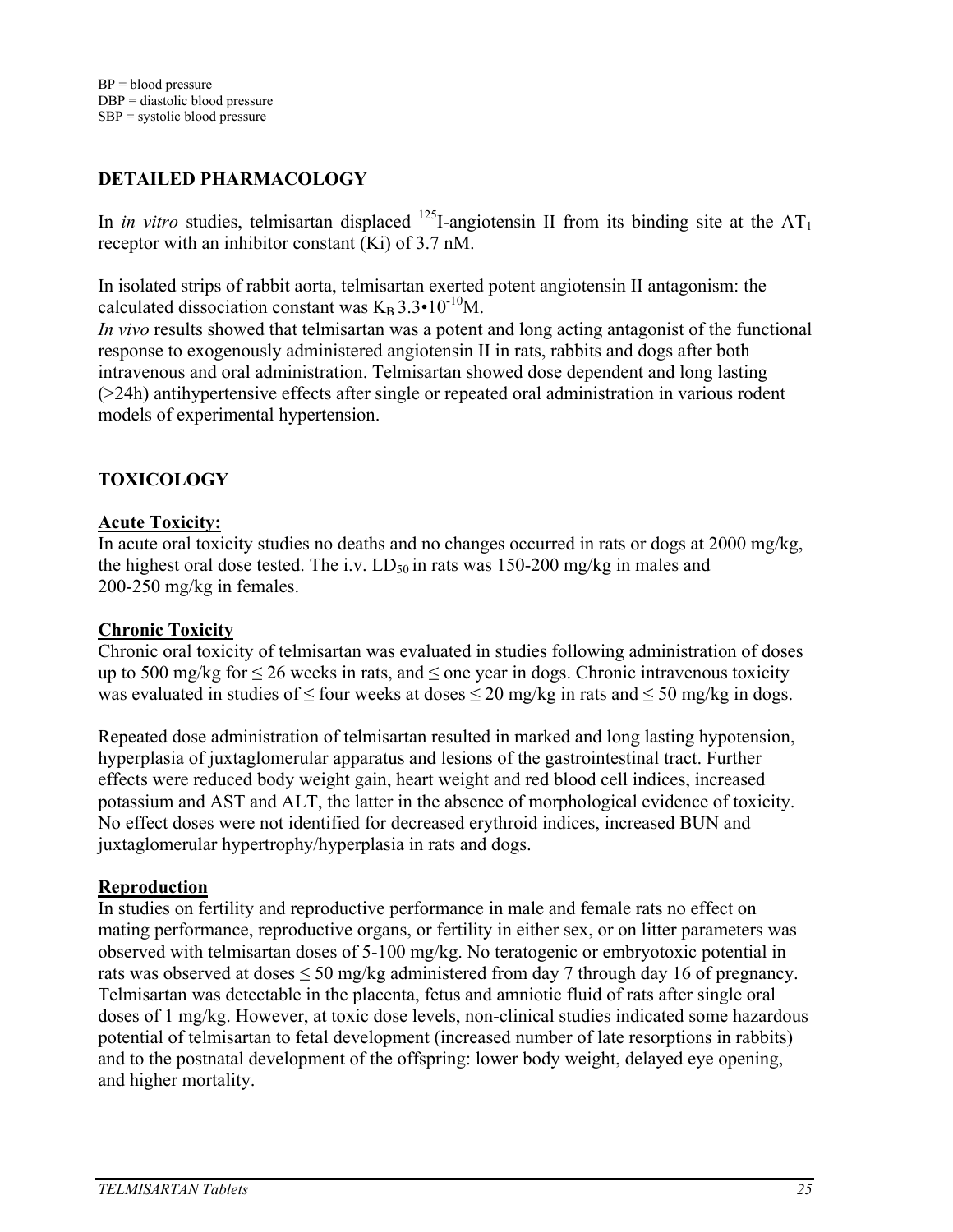# **Mutagenicity**

Telmisartan was not mutagenic at a concentration range of 10 to 2500 μg/plate in the bacterial reverse mutation assay, with or without metabolic activation. No potential for chromosomal damage was found in the mouse micronucleus test at a dose range of 250 to 1000 mg/kg. No forward mutations at the HPRT locus in V79 cells were induced at a concentration range of 10 to 100 μg/ml, with or without metabolic activation. No chromosomal aberrations were induced in human peripheral lymphocytes *in vitro* at concentrations ≤ 100 μg/ml without metabolic activation and concentrations  $\leq 200 \text{ µg/ml}$  with metabolic activation.

### **Carcinogenicity**

The carcinogenic potential of telmisartan was assessed in 2-year feeding studies in mice at doses of 10, 100 and 1000 mg/kg and in rats at 3, 15 and 100 mg/kg. Drug administration did not affect survival time in either study and also tumor mortality was not increased. Incidence and time to appearance of palpable masses showed no treatment influence in mice and rats. No increases were observed in overall tumor incidence, incidence of benign and malignant tumors or tumor multiplicity.

### **Gastrointestinal Tract**

Gastric and/or duodenal mucosal erosions and ulcers were seen in rats given  $\geq$ 4 mg/kg orally or ≥2 mg/kg i.v. and in dogs given ≥40 mg/kg orally. Most lesions were small, focal or multifocal in distribution and limited to the mucosa and submucosa. Ulcers and erosions healed rapidly after drug withdrawal.

#### **Urinary Tract and Electrolytes**

Hypertrophy of the juxtaglomerular apparatus and increased granularity of renin-producing cells of the juxtaglomerular apparatus, afferent arterioles and interlobular arteries of the kidney were observed in rats at doses of  $\geq 1$  mg/kg and in dogs at  $\geq 5$  mg/kg. In rats and dogs subjected to long term treatment with telmisartan, plasma renin activity returned to normal levels after 26 to 52 weeks of treatment. Reversible slight to mild increases in serum potassium levels occurred in rats at oral doses of  $\geq$  4 mg/kg. In dogs, non-progressive increases in serum potassium levels were noted at 50 and 500 mg/kg in the 52 week oral study. Minimal to mild, reversible increases in blood urea nitrogen and creatinine were evident at oral doses of  $\geq$  4 mg/kg and higher in rats and  $\geq$  5 mg/kg in dogs.

#### **Hematology**

Slight to mild reversible reductions of red blood cell count, hematocrit, and/or hemoglobin were observed after repeated oral dosing with telmisartan  $\geq 50$  mg/kg in the rat and  $\geq 5$  mg/kg in the dog.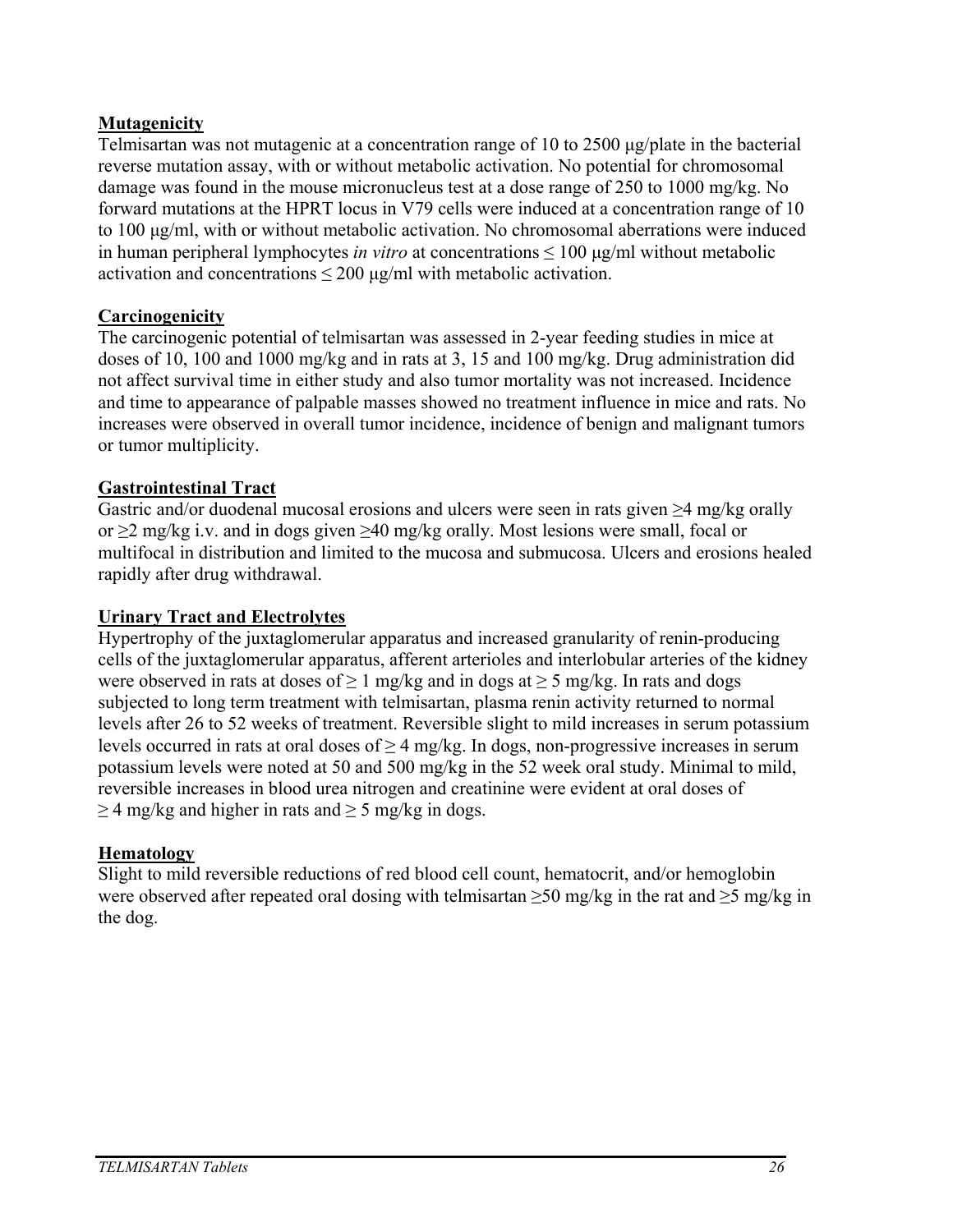#### **REFERENCES**

- **1.** Hemmelgarn BR, Zarnke KB, Campbell NRC et al. The 2004 Canadian Hypertension Education Program recommendation for the management of hypertension: Part I - Blood pressure measurement, diagnosis and assessment of risk. Can J Cardiol 2004; 20(1):31-40.
- **2.** Karlberg BE, Lins LE, Hermansson K. Efficacy and safety of telmisartan, a selective AT1 receptor antagonist, compared with enalapril in elderly patients with primary hypertension. J Hypertens 1999;17(2):293-302.
- **3.** Khan NA, McAlister FA, Campbell NRC et al. The 2004 Canadian recommendations for the management of hypertension: Part II - Therapy. Can J Cardiol 2004: 20(1):41-54.
- **4.** Lacourcière Y. The incidence of cough: a comparison of lisinopril, placebo and telmisartan, a novel angiotensin II antagonist. Int J Clin Pract 1999;53(2):1-5.
- **5.** Lacourcière Y, Lenis J, Orchard R, Lewanczuk R, Houde M, Pesant Y, Wright J, Wilson T, Martin K. A comparison of the efficacies and duration of action of the angiotensin II receptor blockers telmisartan and amlodipine. Blood Press Monit 1998;3(5):295-302.
- **6.** Neutel JM, Smith DHG, Reilly PA. The efficacy and safety of telmisartan compared to enalapril in patients with severe hypertension. Int J Clin Pract 1999;53(3):1-4.
- **7.** Neutel JM, Smith DHG. Dose response and antihypertensive efficacy of the AT1 receptor antagonist telmisartan in patients with mild to moderate hypertension. Adv Ther 1998;15(4):206-217.
- **8.** Smith DHG, Neutel JM, Morgenstern P. Once-daily telmisartan compared with enalapril in the treatment of hypertension. Adv Ther 1998;15(4):229-240.
- 9. Touyz RM, Campbell N, Logan A et al. The 2004 Canadian recommendations for the management of hypertension: Part III - Lifestyle modifications to prevent and control hypertension. Can J Cardiol 2004; 20(1):55-59.
- 10. Boehringer Ingelheim (Canada) Ltd. Product Monograph for Micardis Tablets 40 mg and 80 mg, April 29, 2013, Control # 161977.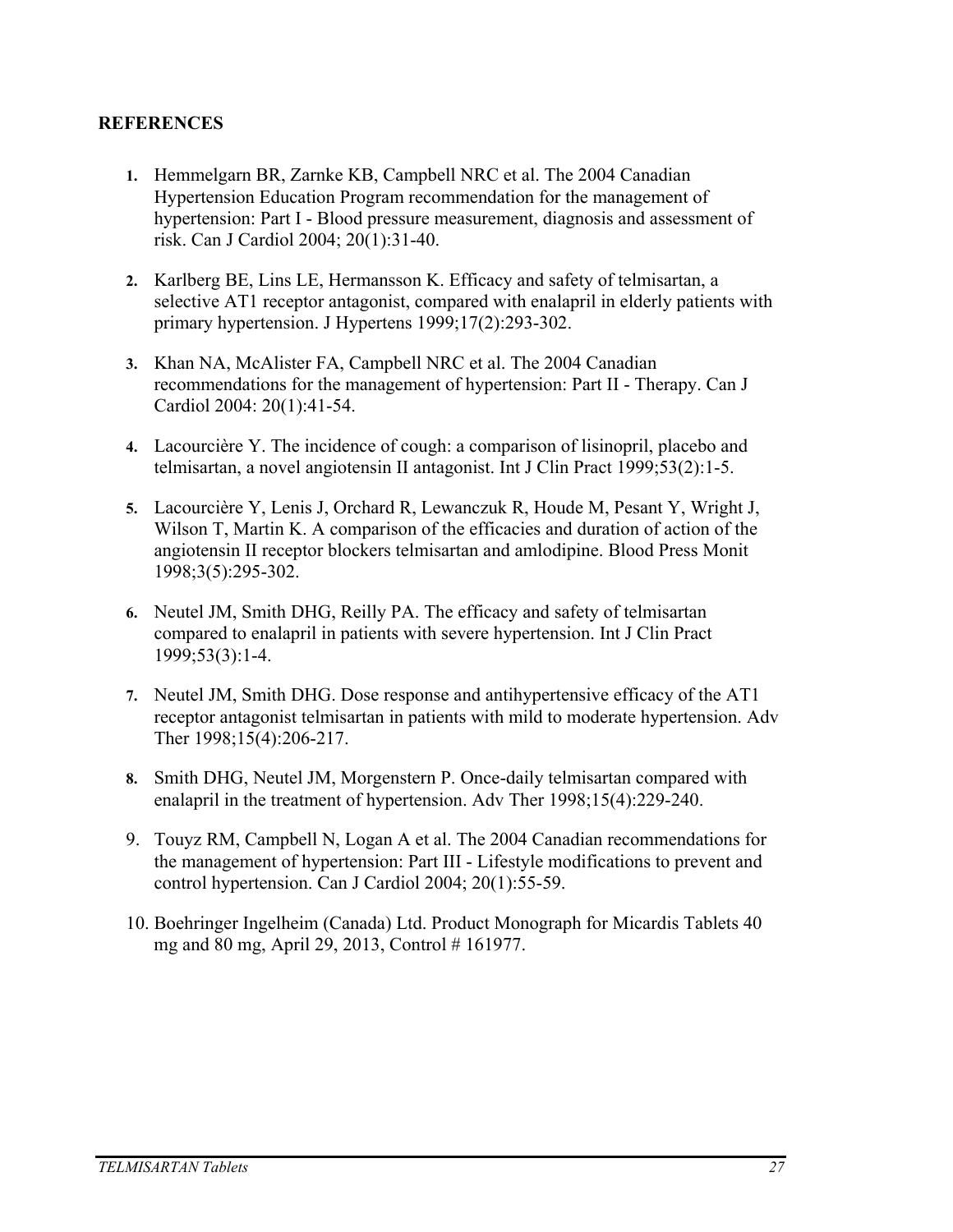#### **PART III: CONSUMER INFORMATION**

#### **Pr TELMISARTAN tablets (Telmisartan)**

**This leaflet is part III of a three-part "Product Monograph" published when TELMISARTAN tablets was approved for sale in Canada and is designed specifically for Consumers. This leaflet is a summary and will not tell you everything about TELMISARTAN tablets. Contact your doctor or pharmacist if you have any questions about the drug.** 

#### **ABOUT THIS MEDICATION**

#### **What the medication is used for:**

• **To treat high blood pressure** 

#### **What it does:**

TELMISARTAN is an angiotensin receptor blocker (ARB). You can recognize an ARB because its medicinal ingredient ends in 'SARTAN'.

This medicine does not cure your disease. It helps to control it. Therefore, it is important to continue taking TELMISARTAN regularly even if you feel fine.

#### **When it should not be used:**

Do not take TELMISARTAN if you:

- Are allergic to telmisartan or to any non-medicinal ingredient in the formulation.
- Have experienced an allergic reaction with swelling of the face, lips, tongue, throat, or sudden difficulty breathing or swallowing to any ARB. Be sure to tell your doctor, nurse, or pharmacist that this has happened to you.
- Patients who are pregnant or intend to become pregnant. Taking TELMISARTAN during pregnancy can cause injury and even death to your baby.
- Are breastfeeding. It is possible that TELMISARTAN passes into breast milk.
- Are allergic to some sugars (fructose and/or sorbitol intolerant).
- Are already taking a blood pressure-lowering medicine that contains aliskiren (such as Rasilez) and you have diabetes or kidney disease.

#### **What the medicinal ingredient is:**

Telmisartan

#### **What the non-medicinal ingredients are:**

Hydroxypropyl methylcellulose, magnesium stearate, mannitol, meglumine, povidone, sodium hydroxide and sorbitol.

#### **What dosage forms it comes in:**

Tablets in 40 mg and 80 mg strengths

#### **WARNINGS AND PRECAUTIONS**

#### **Serious Warnings and Precautions - Pregnancy TELMISARTAN should not be used during pregnancy. If you discover that you are pregnant while taking TELMISARTAN, stop the medication and please contact your doctor, nurse or physician as possible.**

Before you use TELMISARTAN tablets talk to your doctor or pharmacist if you:

- Have experienced an allergic reaction to any drug used to lower blood pressure.
- Have narrowing of a heart valve, diabetes, liver or kidney disease, heart or blood vessel disease.
- Are dehydrated or if you suffer from excessive vomiting, diarrhea or sweating.
- Are taking a medicine that contains aliskiren, such as Rasilez, used to lower high blood pressure. The combination with TELMISARTAN is not recommended.
- Are taking a salt substitute that contains potassium, potassium supplements, or a potassium-sparing diuretic (a specific kind of 'water pill' that makes your body keep potassium).
- Are on a low salt diet.
- Are on dialysis.
- Are less than 18 years old.
- Have been told by your doctor that you have an intolerance to some sugars.

**B**efore you perform tasks which may require special attention (driving a car or operating dangerous machinery), wait until you know how you respond to TELMISARTAN. Dizziness, lightheadedness or fainting can especially occur after the first dose and when the dose is increased.

#### **INTERACTIONS WITH THIS MEDICATION**

As with most medicines, interactions with other drugs are possible. Tell your doctor, nurse or pharmacist about all the medicines you take, including drugs prescribed by other doctors, vitamins, minerals, natural supplements or alternative medicines.

The following may interact with TELMISARTAN:

- Blood pressure lowering drugs, including diuretics ('water pills'), aliskiren-containing products (e.g. Rasilez), or angiotensin-converting-enzyme inhibitors (ACEI).
- Lithium, used to treat mood disorder.
- Nonsteroidal anti-inflammatory drugs (NSAIDs) used to reduce pain and swelling. Examples include acetylsalicylic acid (ASA), celecoxib, naproxen and ibuprofen.
- Diogoxin to treat many heart conditions
- Warfarin, used to prevent blood clots (blood thinner).
- .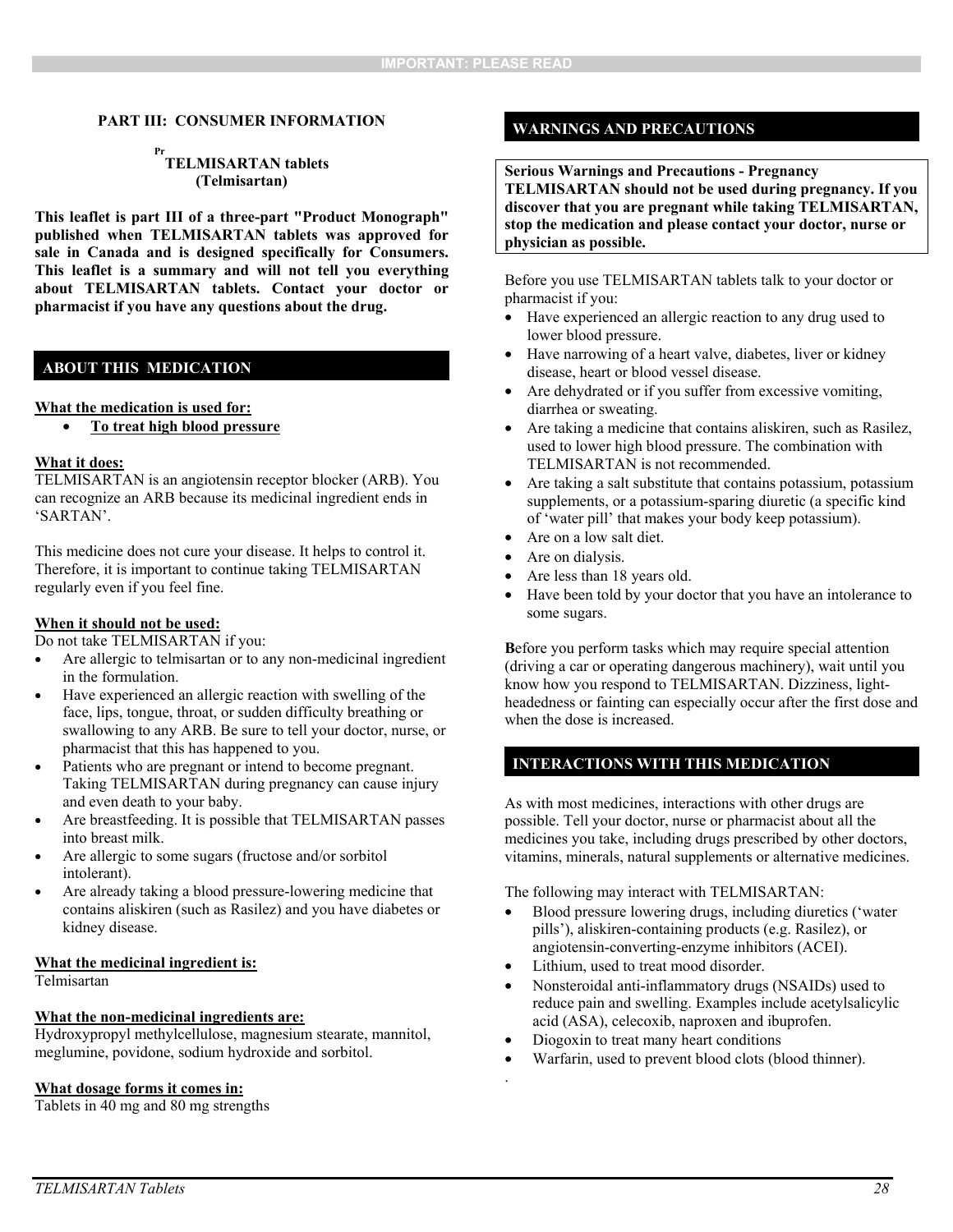#### **PROPER USE OF THIS MEDICATION**

Take TELMISARTAN exactly as prescribed. It is recommended to take your dose at about the same time everyday with or without food, but it should be taken the same way each day.

Do not stop taking your medication before informing your doctor, nurse or pharmacist.

#### **Usual adult dose:**

The recommended dose of TELMISARTAN tablets is 80 mg once daily. Your doctor may prescribe 40 mg once daily if you have liver disease.

#### **Overdose:**

If you think you have taken too much TELMISARTAN, contact a doctor, nurse of pharmacist, hospital emergency department or regional Poison Control Centre immediately, even if there are no symptoms.

#### **Missed Dose:**

If you have forgotten to take your dose during the day, carry on with the next one at the usual time. Do not double dose.

#### **SIDE EFFECTS AND WHAT TO DO ABOUT THEM**

Side effects may include:

- Back or leg pain, muscle cramps, joint pain, muscle spasms
- Headache, anxiety
- Diarrhea, constipation, nausea, vomiting, upset stomach, abdominal pain, flatulence
- Dry mouth
- Rash, eczema, skin eruptions
- Drowsiness, insomnia, fatigue
- Visual disturbances
- Upper respiratory infection

**If any of these affects you severely, tell your doctor, nurse or pharmacist.** 

**TELMISARTAN can cause abnormal blood test results. Your doctor will decide when to perform blood tests and will interpret the results.** 

#### **SERIOUS SIDE EFFECTS, HOW OFTEN THEY HAPPEN AND WHAT TO DO ABOUT THEM**

| Symptom / effect                  | Talk with your |        | Stop taking  |
|-----------------------------------|----------------|--------|--------------|
|                                   | doctor or      |        | drug and     |
|                                   | pharmacist     |        | seek         |
|                                   | Only if        | In all | immediate    |
|                                   | severe         | cases  | emergency    |
|                                   |                |        | medical help |
| <b>Very Common</b>                |                |        |              |
| Chest pain                        |                |        |              |
| Common                            |                |        |              |
| Low Blood Pressure:               |                |        |              |
| dizziness, fainting, light-       |                |        |              |
| headedness                        |                |        |              |
| Shortness of breath               |                |        |              |
| Uncommon                          |                |        |              |
| Depression: low mood, loss of     |                |        |              |
| interest in activities, change in |                |        |              |
| appetite and sleep patterns       |                |        |              |
| Kidney disorder: change in        |                |        |              |
| frequency of urination,           |                |        |              |
| nausea, vomiting, swelling of     |                |        |              |
| extremities, fatigue              |                |        |              |
| Increased levels of potassium     |                |        |              |
| in the blood: irregular           |                |        |              |
| heartbeats, muscle weakness       |                |        |              |
| and generally feeling unwell      |                |        |              |
| <b>Urinary Tract Infections</b>   |                |        |              |
| (Cystitis): Frequent or painful   |                |        |              |
| urination, feeling unwell.        |                |        |              |
| Rare                              |                |        |              |
| Liver disorder: yellowing of      |                |        |              |
| the skin or eyes, dark urine,     |                |        |              |
| abdominal pain, nausea,           |                |        |              |
| vomiting, loss of appetite        |                |        |              |
| Low blood sugar: shaky,           |                |        |              |
| irregular heartbeat, sweating,    |                |        |              |
| hunger, dizziness (in diabetic    |                |        |              |
| patients)                         |                |        |              |
| Unknown                           |                |        |              |
| Allergic Reaction: rash, hives,   |                |        |              |
| swelling of the face, lips,       |                |        |              |
| tongue or throat, difficulty      |                |        |              |
| swallowing or breathing           |                |        |              |
| (potentially with fatal           |                |        |              |
| outcome)                          |                |        |              |
| Sepsis (blood poisoning):         |                |        |              |
| chills, confusion, fever or low   |                |        |              |
| body temperature, shakiness,      |                |        |              |
| irregular heartbeat (including    |                |        |              |
| fatal outcome)                    |                |        |              |
| Rhabdomyolysis: muscle pain       |                |        |              |
| that you cannot explain,          |                |        |              |
| muscle tenderness or              |                |        |              |
| weakness or dark brown urine      |                |        |              |